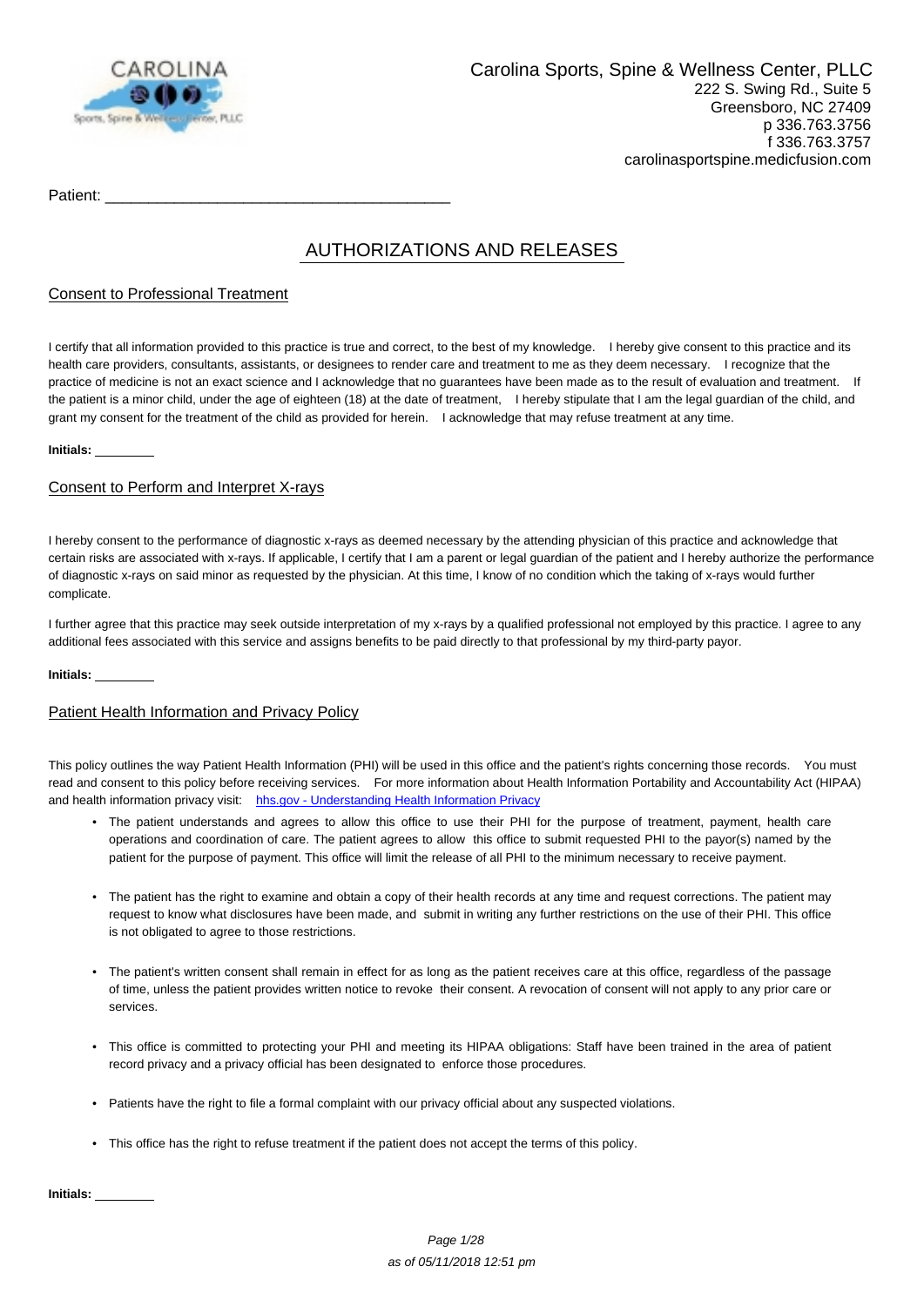

### Financial Obligation and Appointment Policy

I hereby accept full financial responsibility for services rendered by this practice. I accept full responsibility for any fees incurred, regardless of insurance coverage. I understand that my insurance carrier may not approve or reimburse my medical services in full due to usual and customary rates, benefit exclusions, coverage limits, lack of authorization, or medical necessity. I further understand that I am responsible for fees not paid in full, co-payments, and policy deductibles and co-insurance except where my liability is limited by contract or State or Federal law. In some cases, exact insurance benefits cannot be determined until the insurance company receives the claim.

Should the account be referred to an attorney or collection agency for collection, I shall pay all fees, including but not limited to legal fees, collection agency fees, and any and all other expenses incurred in the collection of past due accounts. It is my responsibility to notify this practice of any changes in my health care coverage.

You may direct any questions regarding this financial obligation to the clinic manager or physician.

#### **Initials:**

#### Females: Regarding Possibility of Pregnancy

This is to certify that, to the best of my knowledge, I am NOT pregnant. The doctor and certified staff have permission to perform diagnostic x-rays. I am aware that taking x-rays, particularly those involving the pelvis, can be hazardous to a fetus.

#### **Initials:**

#### Assignment of Benefits and Release of Records

I hereby assign to this practice all of my medical and procedure benefits to which I am entitled, including major medical benefits. I hereby authorize and direct my insurance carrier(s), including Medicare and other government sponsored programs if applicable, private insurance and any other health plans to issue payment directly to this practice for medical services rendered. This assignment is irrevocable.

I hereby authorize this practice to release any medical or other information required by third party payors, including government agencies, insurance carriers, or any other entities necessary to determine insurance benefits or benefits payable for related services and supplies provided to me by the practice.

#### **Initials:**

#### Insurance / Medicare payment-Signature on File

I certify that the information given by me in applying for insurance and/or Medicare payment is true and correct.

I authorize this office and/or doctor to act as my agent in helping me obtain payment of my insurance and/ or Medicare benefits, and I authorize payment of these benefits to this clinic and/or doctor of record on my behalf for any services and materials furnished.

#### **Initials:**

#### Consent to Chiropractic Treatment

Please read this entire section regarding chiropractic care prior to accepting it. It is important that you understand the information contained in this section. Please ask questions before you accept it if there is anything that is unclear. You are the decision maker for your health care. Part of the role of this clinic is to provide you with information to assist you in making informed choices. This process is often referred to as 'informed consent' and involves your understanding and agreement regarding the care that this clinic recommends, the benefits and risks associated with the care, alternatives, and the potential effect on your health if you choose not to receive the care. The nature of the chiropractic analysis and treatment The primary treatment that is performed by a Doctor of Chiropractic is spinal manipulative therapy. This clinic may use that procedure to treat you. This may include the use of the hands or a mechanical instrument upon your body in such a way as restore normal joint motion. It may cause an audible 'pop' or 'click,' much as you have experienced when you 'crack' your knuckles. You may feel a sense of movement. Analysis/ Examination / Treatment As a part of the analysis, examination, and treatment, the doctor may want to employ a variety of procedures as may be deemed necessary. These procedures include but are not limited to: Spinal manipulative therapy, chiropractic adjustments, vital signs, range of motion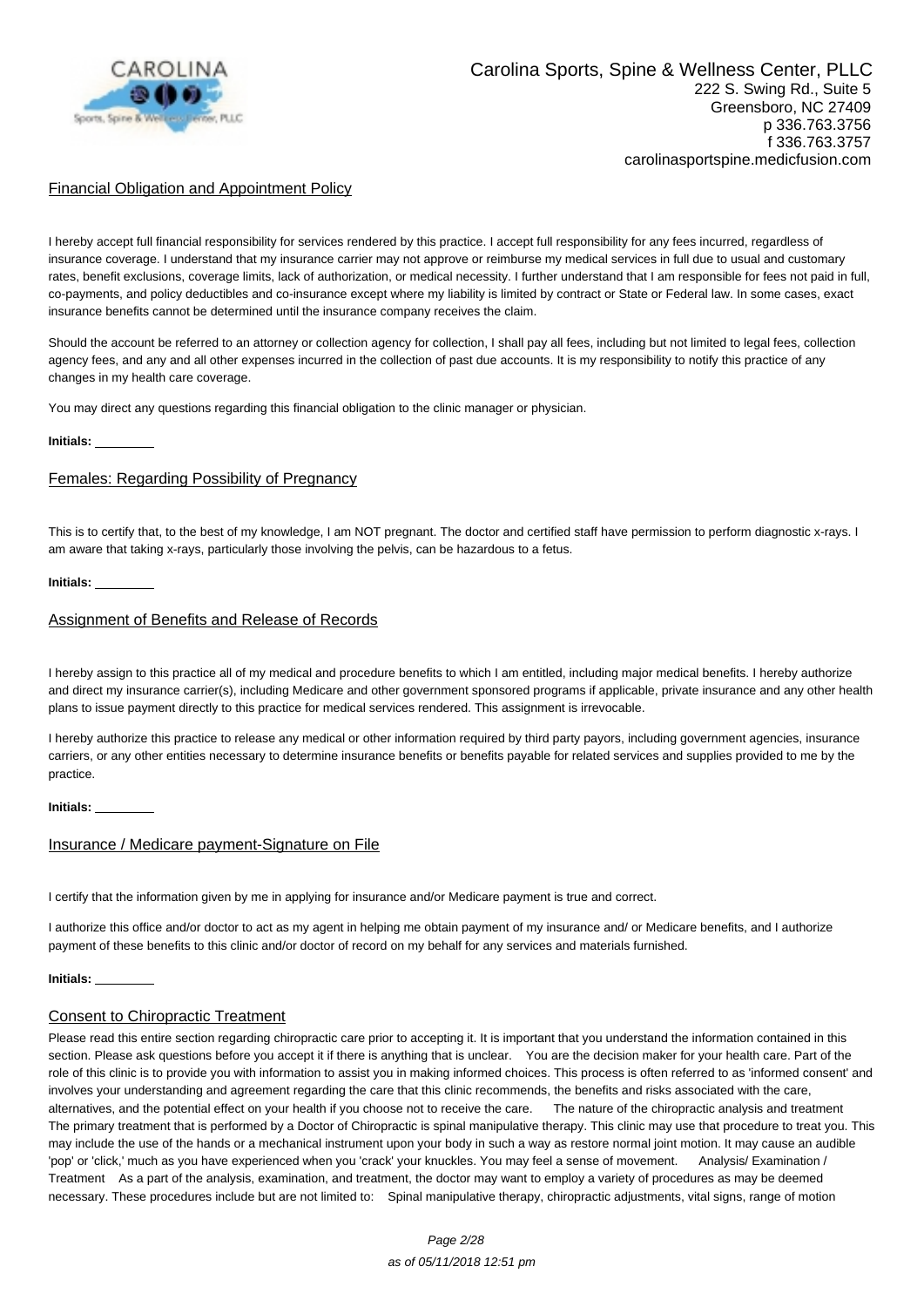

testing, palpation, orthopedic testing, basic neurological testing, postural analysis testing, muscle strength testing, radiographic studies, scanning of feet, EMS, exercises, acupuncture, myofascial treatments, hot/cold therapy, mechanical traction, traction/decompression, laser therapy, vibrational pivot platform, or cranial balloon adjustments (CFR). By accepting this document you are consenting to these procedures as recommended/prescribed by this clinic. The material risks inherent in chiropractic adjustment. It is important that you understand, as with all health care approaches, results are not guaranteed, and there is no promise to cure. As with all types of health care interventions, there are some risks to care, including, but not limited to: muscle spasms, aggravating and/or temporary increase in symptoms, lack of improvement of symptoms, burns and/or scarring from electrical stimulation or from hot or cold therapies, including but not limited to hot packs and ice, fractures (broken bones), disc injuries, strokes, dislocations, strains, and sprains. With respect to strokes, there is a rare but serious condition known as an 'arterial dissection' that typically is caused by a tear in the inner layer of the artery that may cause the development of a thrombus (clot) with the potential to lead to a stroke. The best available scientific evidence supports the understanding that chiropractic adjustment does not cause a dissection in a normal, healthy artery. Disease processes, genetic disorders, medications, and vessel abnormalities may cause an artery to be more susceptible to dissection. Strokes caused by arterial dissections have been associated with over 72 everyday activities such as sneezing, driving, and playing tennis. The probability of those risks occurring. Fractures are rare occurrences and generally result from some underlying weakness of the bone which the provider will check during the taking of your history during examination and X-ray. Arterial dissections occur in 3-4 of every 100,000 people whether they are receiving health care or not. Patients who experience this condition often, but not always, present to their medical doctor or chiropractor with neck pain and headache. Unfortunately a percentage of these patients will experience a stroke. The reported association between chiropractic visits and stroke is exceedingly rare and is estimated to be one in one million to one in two million cervical adjustments. For comparison, the incidence of hospital admissions attributed to aspirin use from major GI events of the entire (upper and lower) GI tract was 1219 events/ per one million persons and the risk of death has been estimated at 140 per one million users. The availability and nature of other treatment options. Other treatment options for your condition may include:

- Self-administered, over-the-counter analgesics and rest
- Medical care and prescription drugs such as anti-inflammatories, muscle relaxants, and pain-killers
- Hospitalization
- Surgery

 If you chose to use one of the above noted other treatment options you should be aware that there are risks and benefits of such options and you may wish to discuss these with your primary medical physician. The risks and dangers to remaining untreated. Remaining untreated may allow the formulation of adhesions and reduce mobility which may set up a pain reaction further reducing mobility. Over time this process may complicate treatment, making it more difficult and less effective the longer it is postponed. I have read or have had read to me the above explanation of the chiropractic adjustment and related treatment. I have discussed with the clinic any questions and concerns I have and they have been answered to my satisfaction. By accepting, I state that I have weighed the risks involved in undergoing treatment and have decided that it is in my best interest to undergo the treatment recommended. Having been informed of the risks, I hereby give my consent to that treatment.

**Initials:** 

#### Females: Consent to X-Ray During Pregnancy

This is to certify that, I am or may be pregnant and that the doctor or certified staff has my permission to perform diagnostic x-rays involving any cervical spine (neck) or extremities (arms or legs), on the condition that lead shielding be used over the trunk of my body. I have been advised that certain x-rays, particularly those involving the pelvis, can be hazardous to a fetus.

**Initials:** 

Signature: Date: Date: Date: Date: Date: Date: Date: Date: Date: Date: Date: Date: Date: Date: Date: Date: Date: Date: Date: Date: Date: Date: Date: Date: Date: Date: Date: Date: Date: Date: Date: Date: Date: Date: Date: D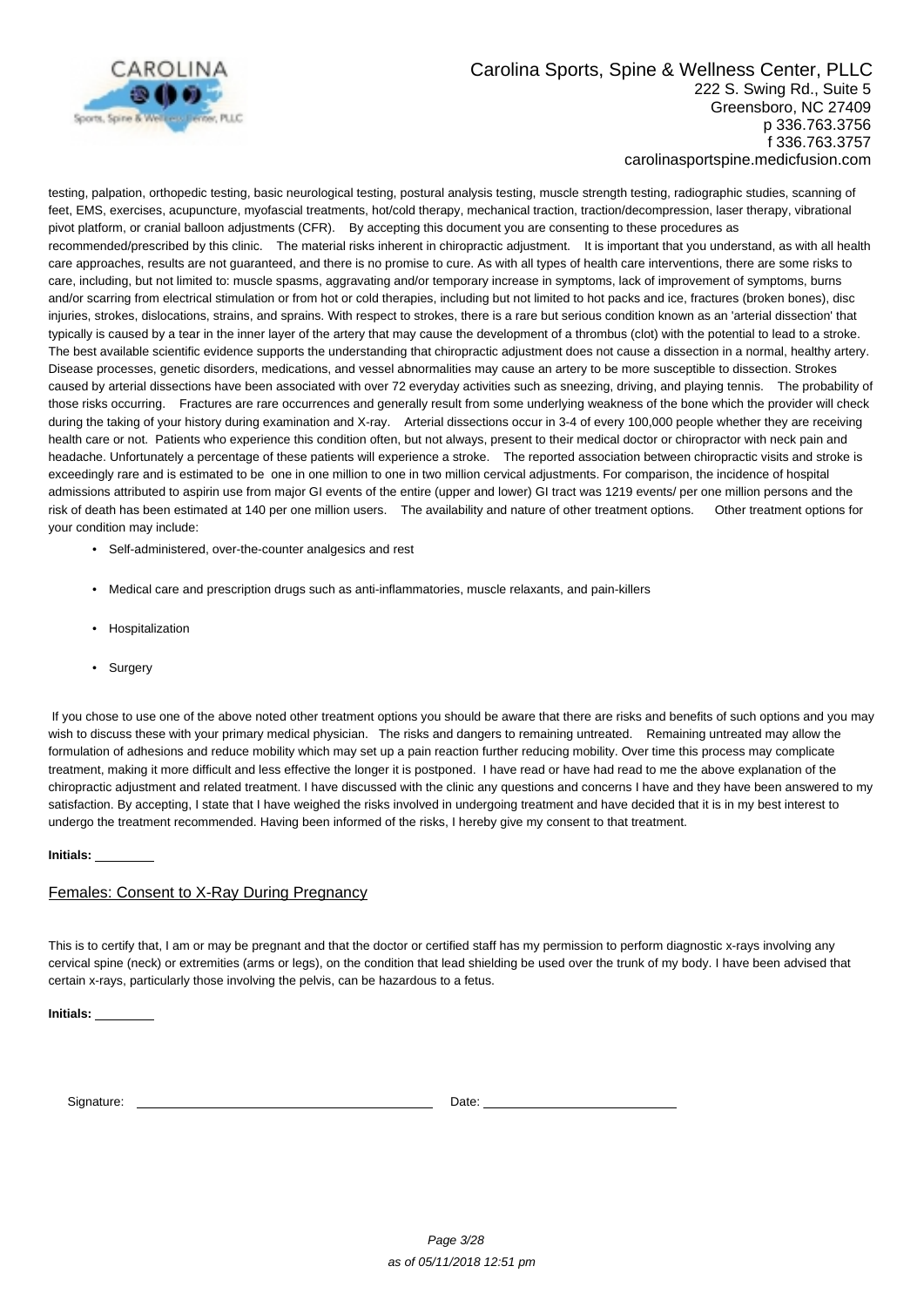

# **Patient Profile**

|                                   |                                                                                        |                         |                                                         | <b>Personal Information</b>                                                                                                                                                                     |                                                                                                                               |                                                    |           |
|-----------------------------------|----------------------------------------------------------------------------------------|-------------------------|---------------------------------------------------------|-------------------------------------------------------------------------------------------------------------------------------------------------------------------------------------------------|-------------------------------------------------------------------------------------------------------------------------------|----------------------------------------------------|-----------|
| Full Name:                        | Last                                                                                   |                         |                                                         | First                                                                                                                                                                                           |                                                                                                                               | M.L                                                | Jr / $Sr$ |
| Address:                          | <b>Street Address</b>                                                                  |                         |                                                         |                                                                                                                                                                                                 |                                                                                                                               | Apartment/Unit #                                   |           |
|                                   | City                                                                                   |                         |                                                         |                                                                                                                                                                                                 | <b>State</b>                                                                                                                  | <b>ZIP Code</b>                                    |           |
| Primary Phone:                    |                                                                                        |                         |                                                         | H/M/B Alternate Phone:                                                                                                                                                                          |                                                                                                                               | H/M/B                                              |           |
| Birth Date:                       |                                                                                        |                         |                                                         |                                                                                                                                                                                                 |                                                                                                                               |                                                    |           |
| Social Security Number #:         |                                                                                        |                         |                                                         |                                                                                                                                                                                                 |                                                                                                                               |                                                    |           |
| Gender:                           | $\Box$ Male<br>$\Box$ Female                                                           |                         |                                                         |                                                                                                                                                                                                 |                                                                                                                               |                                                    |           |
| Race:                             | $\Box$ American Indian or Alaska Native<br>□ Native Hawaiian or Other Pacific Islander |                         | $\square$ Asian                                         | □ Black or African American<br>$\Box$ White                                                                                                                                                     | □ Declined □ Unknown/Unavailable                                                                                              |                                                    |           |
|                                   |                                                                                        |                         |                                                         | Ethnicity: □ Hispanic or Latino □ Not Hispanic or Latino □ Declined □ Unknown/Unavailable                                                                                                       |                                                                                                                               |                                                    |           |
|                                   |                                                                                        |                         |                                                         | Prim. Language: □ Arabic □ Chinese □ English □ French □ German □ Greek □ Hebrew □ Italian<br>□ Japanese □ Korean □ Spanish □ Vietnamese □ Declined □ Unknown/Unavailable<br>$\Box$ Other $\Box$ |                                                                                                                               |                                                    |           |
| Email Address:                    |                                                                                        |                         |                                                         |                                                                                                                                                                                                 |                                                                                                                               |                                                    |           |
|                                   |                                                                                        |                         |                                                         | <b>Emergency Contact Phone:</b>                                                                                                                                                                 |                                                                                                                               |                                                    |           |
| Time Zone:                        |                                                                                        |                         | <u> 1989 - Johann Barbara, martin amerikan basar da</u> |                                                                                                                                                                                                 |                                                                                                                               |                                                    |           |
|                                   |                                                                                        |                         |                                                         | Does your time zone participate in Daylight Savings Time? □ Yes □ No                                                                                                                            |                                                                                                                               |                                                    |           |
| <b>Marital Status:</b>            |                                                                                        | $\Box$ Single           | □ Married                                               | □ Widowed                                                                                                                                                                                       | $\Box$ Divorced                                                                                                               |                                                    |           |
| Do you have any dependents? □ Yes |                                                                                        |                         | $\Box$ No                                               |                                                                                                                                                                                                 |                                                                                                                               |                                                    |           |
| Are you a full-time student?      |                                                                                        | $\Box$ Yes              | $\Box$ No                                               |                                                                                                                                                                                                 |                                                                                                                               |                                                    |           |
| Health Insurance?                 |                                                                                        | $\Box$ Yes<br>$\Box$ No |                                                         |                                                                                                                                                                                                 |                                                                                                                               |                                                    |           |
| Responsible Party:                |                                                                                        | $\Box$ You              | $\Box$ Other                                            | (parent, spouse, etc.)                                                                                                                                                                          |                                                                                                                               |                                                    |           |
|                                   |                                                                                        |                         |                                                         |                                                                                                                                                                                                 |                                                                                                                               | www.medicfusion.com                                |           |
|                                   |                                                                                        |                         |                                                         |                                                                                                                                                                                                 | eForms courtesy of Medicfusion. Available on the web 24/7.<br>The Medicfusion logo and all related indicia are trademarks of, | and @2009 by Medigeek, Ilc. I All rights reserved. |           |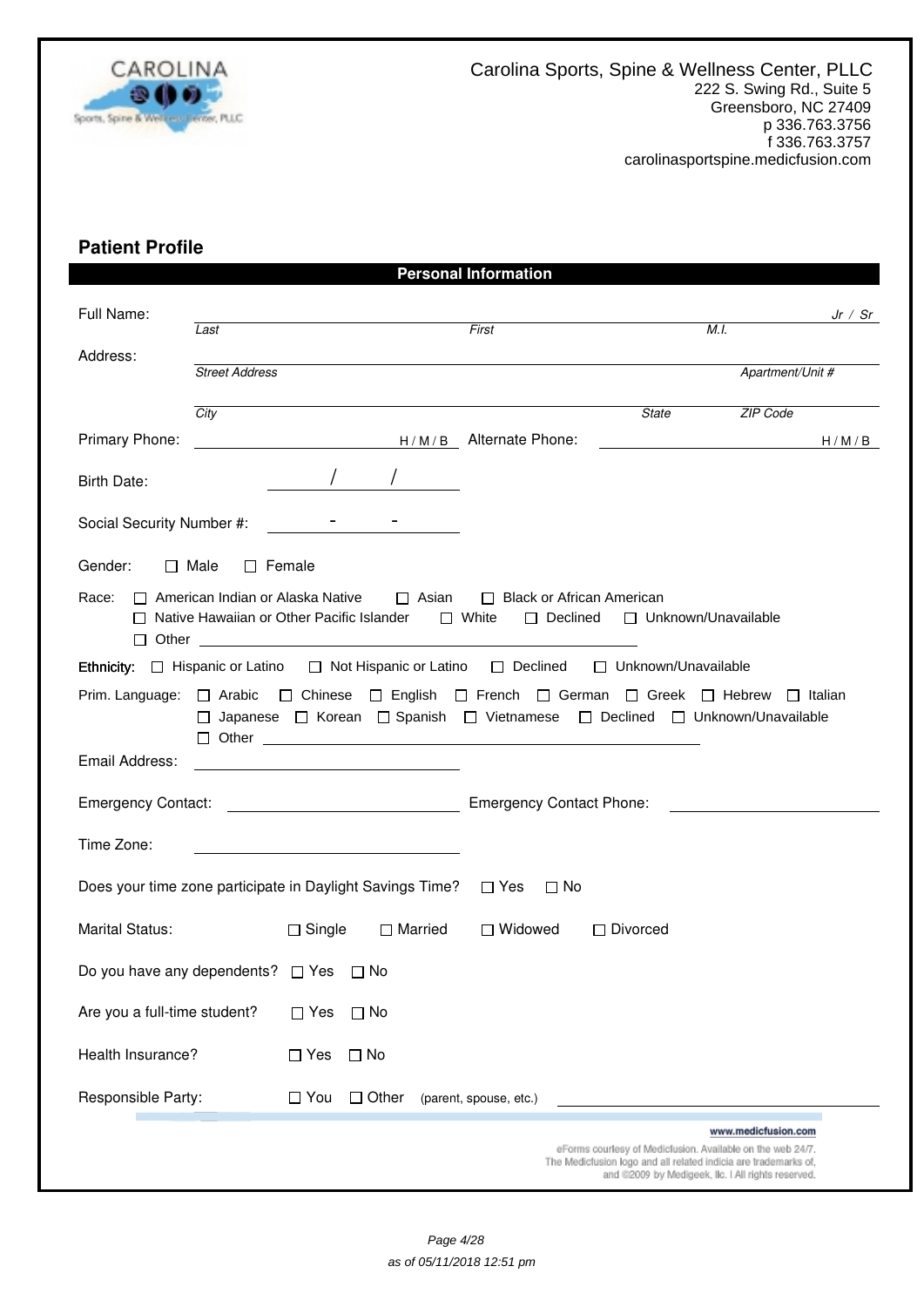

# **Physician Form**

| $\Box$ Chiropractic   | $\Box$ Family | $\Box$ Specialist                                    |                                                                                                                  |                                                                                                                                                                                     |
|-----------------------|---------------|------------------------------------------------------|------------------------------------------------------------------------------------------------------------------|-------------------------------------------------------------------------------------------------------------------------------------------------------------------------------------|
| <b>First Name</b>     |               |                                                      |                                                                                                                  |                                                                                                                                                                                     |
| <b>Street Address</b> |               |                                                      |                                                                                                                  | Unit #                                                                                                                                                                              |
| City                  |               |                                                      | <b>State</b>                                                                                                     | ZIP Code                                                                                                                                                                            |
|                       |               | Fax:                                                 |                                                                                                                  |                                                                                                                                                                                     |
| $\Box$ Chiropractic   | $\Box$ Family | $\Box$ Specialist                                    |                                                                                                                  |                                                                                                                                                                                     |
| <b>First Name</b>     |               |                                                      |                                                                                                                  |                                                                                                                                                                                     |
| <b>Street Address</b> |               |                                                      |                                                                                                                  | Unit #                                                                                                                                                                              |
| City                  |               |                                                      | <b>State</b>                                                                                                     | ZIP Code                                                                                                                                                                            |
|                       |               | Fax:                                                 |                                                                                                                  |                                                                                                                                                                                     |
| $\Box$ Chiropractic   | $\Box$ Family | $\Box$ Specialist                                    |                                                                                                                  |                                                                                                                                                                                     |
| <b>First Name</b>     |               |                                                      |                                                                                                                  |                                                                                                                                                                                     |
| <b>Street Address</b> |               |                                                      |                                                                                                                  | Unit #                                                                                                                                                                              |
| City                  |               |                                                      | <b>State</b>                                                                                                     | ZIP Code                                                                                                                                                                            |
|                       |               | Fax:                                                 |                                                                                                                  |                                                                                                                                                                                     |
|                       |               |                                                      |                                                                                                                  |                                                                                                                                                                                     |
|                       |               |                                                      |                                                                                                                  |                                                                                                                                                                                     |
|                       |               |                                                      |                                                                                                                  |                                                                                                                                                                                     |
|                       |               |                                                      |                                                                                                                  | www.medicfusion.com                                                                                                                                                                 |
|                       |               | <u> 1989 - Johann Stoff, Amerikaansk politiker (</u> | <b>Physician Information</b><br><b>Last Name</b><br>Ext.<br><b>Last Name</b><br>Ext.<br><b>Last Name</b><br>Ext. | eForms courtesy of Medicfusion. Available on the web 24/7.<br>The Medicfusion logo and all related indicia are trademarks of,<br>and @2009 by Medigeek, Ilc. I All rights reserved. |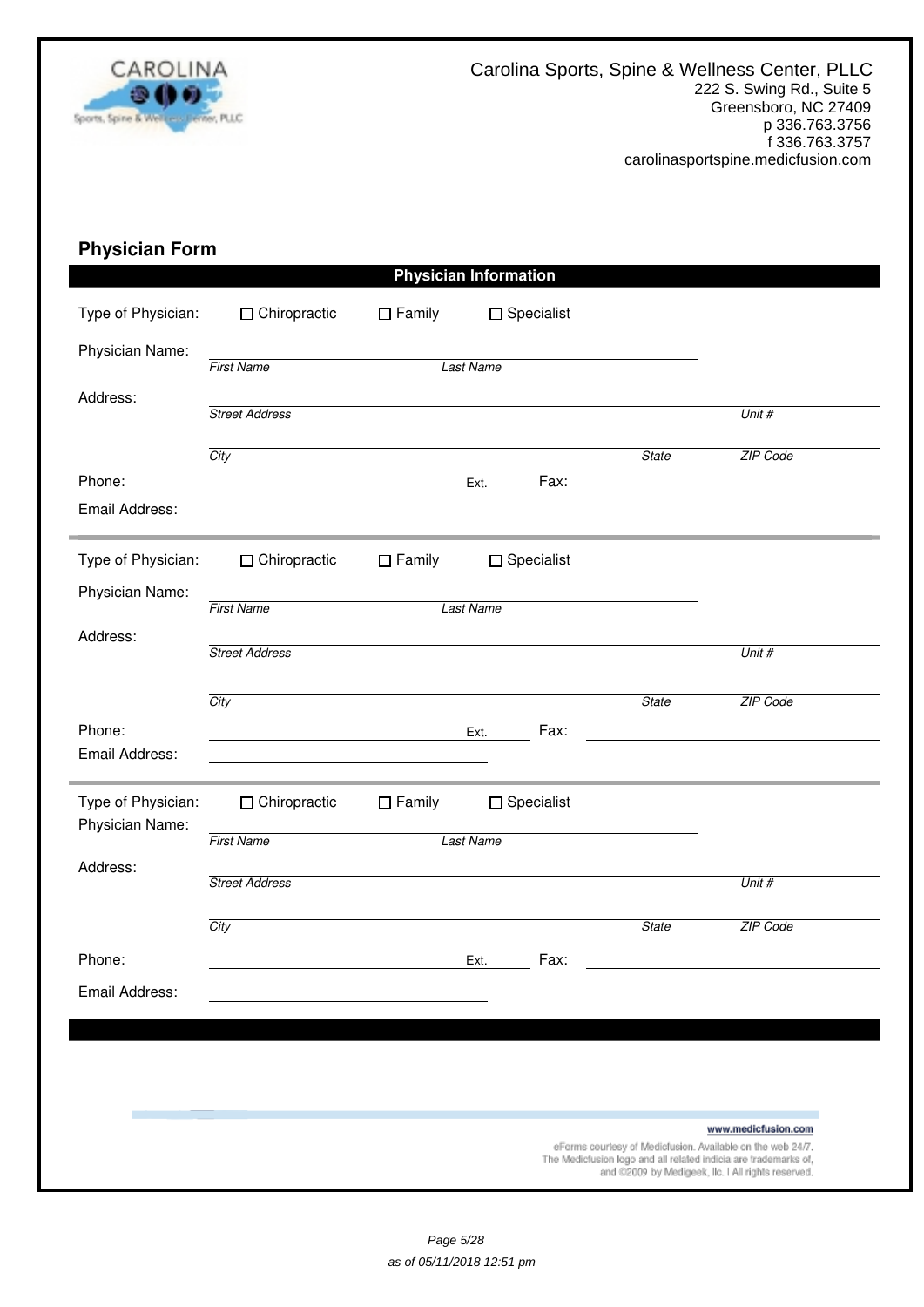

# **Employer Form**

|                         |                                                       |                  | <b>Employer Information</b> |                                                |                                                                                                                       |
|-------------------------|-------------------------------------------------------|------------------|-----------------------------|------------------------------------------------|-----------------------------------------------------------------------------------------------------------------------|
| Your Employment Status: | $\Box$ Full Time                                      | $\Box$ Part Time | □ Contract                  | □ Not Employed                                 | $\Box$ Retired<br>$\Box$ Student                                                                                      |
| Occupation or Title:    | <u> 1980 - Johann Stein, fransk politik (d. 1980)</u> |                  |                             |                                                |                                                                                                                       |
| Employer Name:          |                                                       |                  |                             |                                                |                                                                                                                       |
| Employer Address:       | <b>Street Address</b>                                 |                  |                             |                                                | Apartment/Unit #                                                                                                      |
|                         | City                                                  |                  |                             | <b>State</b>                                   | ZIP Code                                                                                                              |
| Employer Phone:         |                                                       |                  | Ext.                        | Fax:                                           |                                                                                                                       |
| Start Date:             |                                                       |                  |                             | End Date: (If you are no longer working here.) |                                                                                                                       |
| Your Employment Status: | $\Box$ Full Time                                      | $\Box$ Part Time |                             | □ Contract □ Not Employed                      | $\Box$ Retired<br>$\Box$ Student                                                                                      |
|                         |                                                       |                  |                             |                                                |                                                                                                                       |
| Employer Name:          |                                                       |                  |                             |                                                |                                                                                                                       |
| Employer Address:       | <b>Street Address</b>                                 |                  |                             |                                                | Apartment/Unit #                                                                                                      |
|                         | City                                                  |                  |                             | <b>State</b>                                   | ZIP Code                                                                                                              |
| Employer Phone:         |                                                       |                  | Ext.                        | Fax:                                           |                                                                                                                       |
| Start Date:             |                                                       |                  |                             | End Date: (If you are no longer working here.) |                                                                                                                       |
|                         |                                                       |                  |                             |                                                |                                                                                                                       |
|                         |                                                       |                  |                             |                                                |                                                                                                                       |
|                         |                                                       |                  |                             |                                                |                                                                                                                       |
|                         |                                                       |                  |                             |                                                |                                                                                                                       |
|                         |                                                       |                  |                             |                                                |                                                                                                                       |
|                         |                                                       |                  |                             |                                                |                                                                                                                       |
|                         |                                                       |                  |                             |                                                | www.medicfusion.com<br>eForms courtesy of Medicfusion. Available on the web 24/7.                                     |
|                         |                                                       |                  |                             |                                                | The Medicfusion logo and all related indicia are trademarks of,<br>and @2009 by Medigeek, Ilc. I All rights reserved. |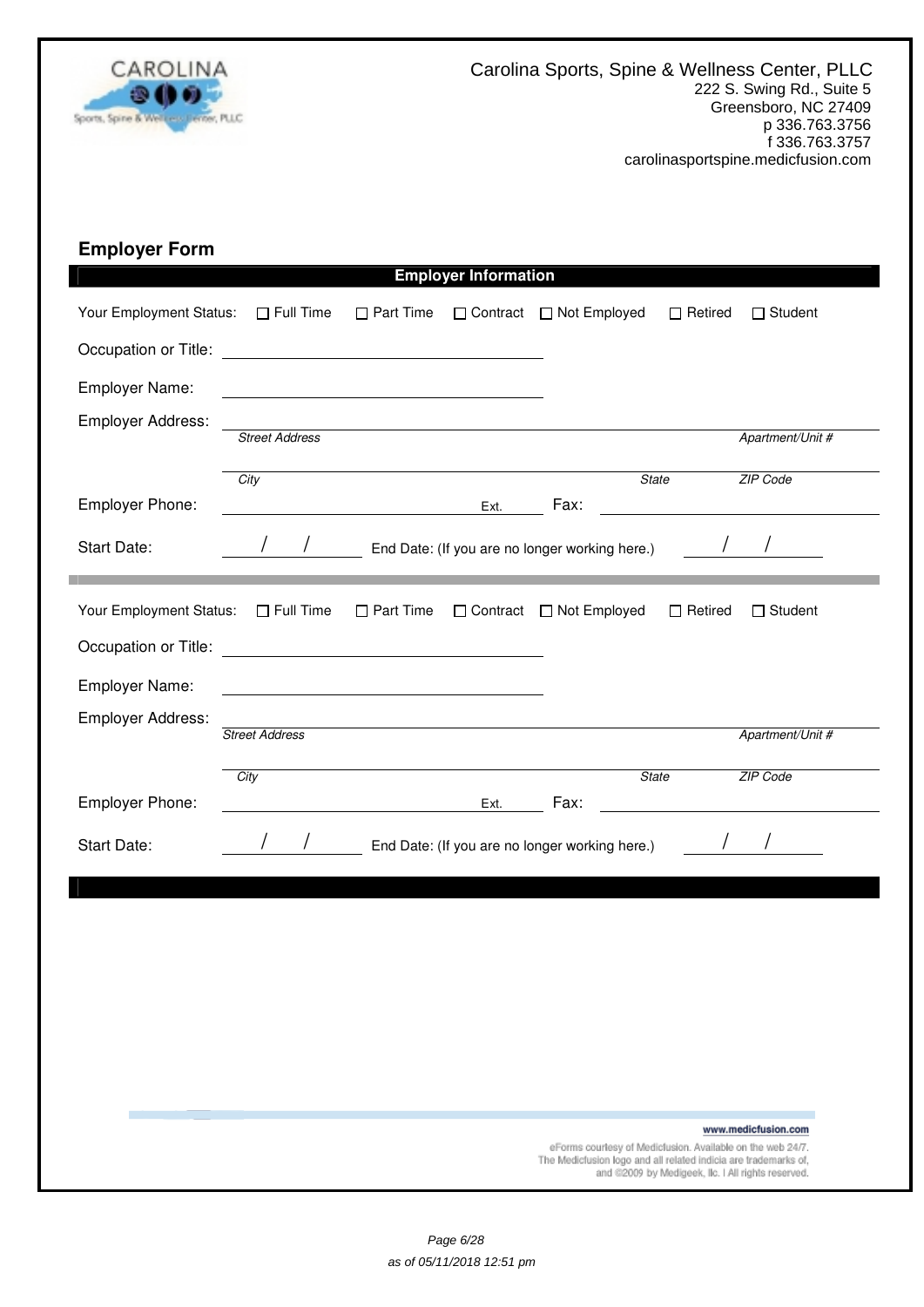

# **Responsible Party Form**

|                                            |                       | <b>Responsible Party Information</b> |              |                  |
|--------------------------------------------|-----------------------|--------------------------------------|--------------|------------------|
| Relationship to You:<br>Full Name:         | First                 | M.I.                                 | Last         |                  |
| Same as your address? $\Box$ Yes $\Box$ No |                       |                                      |              |                  |
| Address:                                   | <b>Street Address</b> |                                      |              | Apartment/Unit # |
|                                            | City                  |                                      | <b>State</b> | ZIP Code         |

www.medicfusion.com

eForms courtesy of Medicfusion. Available on the web 24/7.<br>The Medicfusion logo and all related indicia are trademarks of,<br>and @2009 by Medigeek, Ilc. I All rights reserved.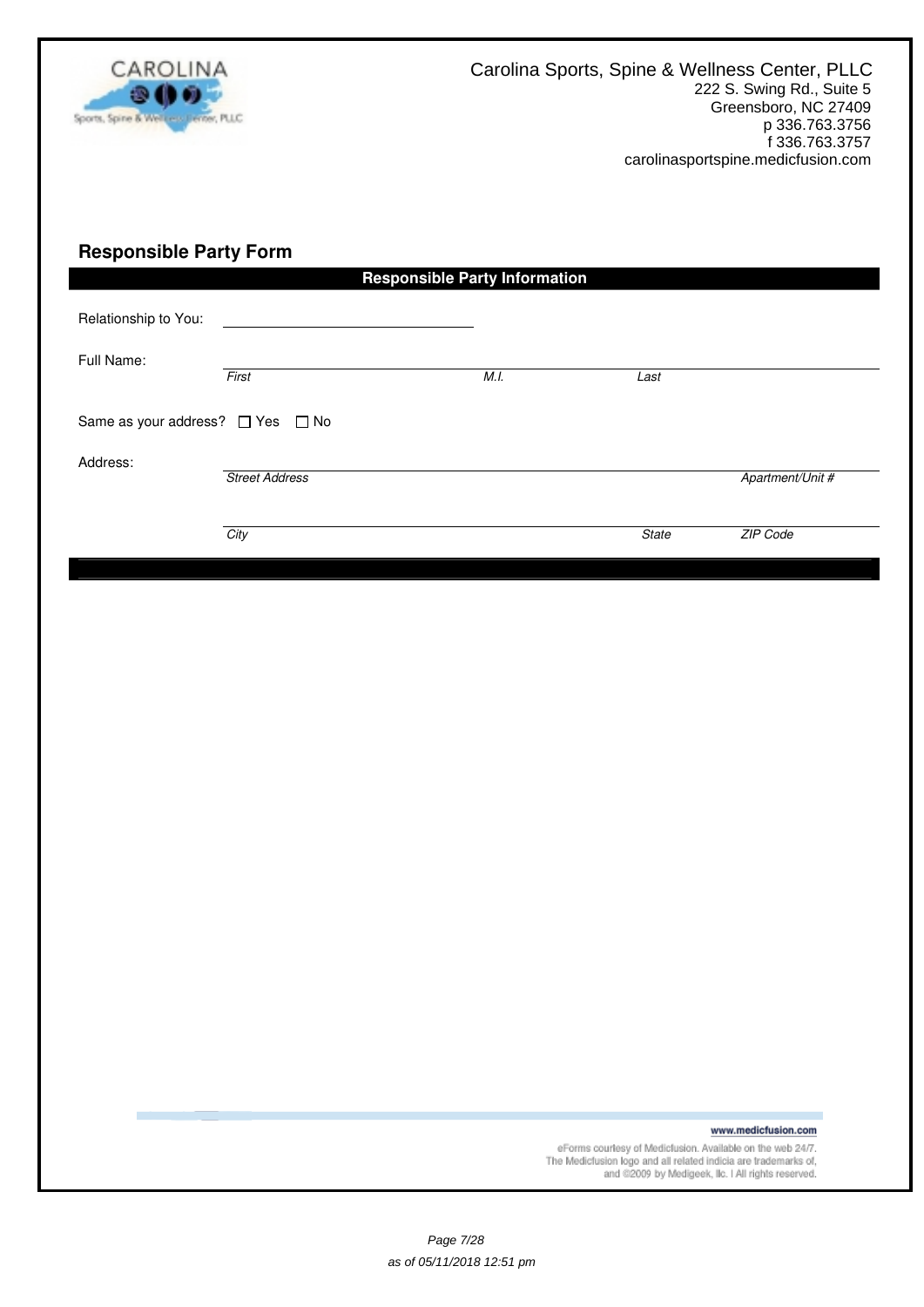

# **Health Insurance Information**

Are you the insured party?  $\Box$  Yes  $\Box$  No (if no please fill out the Policy Holder Information)

|                           |                                                                                                                                                                                                                                     | <b>Policy Holder Information</b>     |                                                                                                                                                                                     |
|---------------------------|-------------------------------------------------------------------------------------------------------------------------------------------------------------------------------------------------------------------------------------|--------------------------------------|-------------------------------------------------------------------------------------------------------------------------------------------------------------------------------------|
| Full Name:                |                                                                                                                                                                                                                                     |                                      |                                                                                                                                                                                     |
|                           | Last                                                                                                                                                                                                                                | First                                | M.I.                                                                                                                                                                                |
| Relationship to you:      |                                                                                                                                                                                                                                     |                                      |                                                                                                                                                                                     |
| Address:                  |                                                                                                                                                                                                                                     |                                      |                                                                                                                                                                                     |
|                           | <b>Street Address</b>                                                                                                                                                                                                               |                                      | Apartment/Unit #                                                                                                                                                                    |
|                           | City                                                                                                                                                                                                                                | <b>State</b>                         | ZIP Code                                                                                                                                                                            |
| <b>Birth Date:</b>        |                                                                                                                                                                                                                                     |                                      |                                                                                                                                                                                     |
| Social Security Number #: | $\mathbf{r}$                                                                                                                                                                                                                        |                                      |                                                                                                                                                                                     |
| Insured's Occupation:     |                                                                                                                                                                                                                                     |                                      |                                                                                                                                                                                     |
| Insured's Employer:       |                                                                                                                                                                                                                                     |                                      |                                                                                                                                                                                     |
| Employer Address:         | <b>Street Address</b>                                                                                                                                                                                                               |                                      | Unit #                                                                                                                                                                              |
|                           |                                                                                                                                                                                                                                     |                                      |                                                                                                                                                                                     |
|                           | City                                                                                                                                                                                                                                | <b>State</b>                         | ZIP Code                                                                                                                                                                            |
| Employer Phone:           | Ext.                                                                                                                                                                                                                                |                                      |                                                                                                                                                                                     |
|                           |                                                                                                                                                                                                                                     | <b>Insurance Company Information</b> |                                                                                                                                                                                     |
|                           | Insurance Company Name: <b>Manual According to the Company Name:</b> Manual According to the According to the According to the According to the According to the According to the According to the According to the According to th |                                      |                                                                                                                                                                                     |
|                           |                                                                                                                                                                                                                                     |                                      |                                                                                                                                                                                     |
| Address:                  | <b>Street Address</b>                                                                                                                                                                                                               |                                      | Unit #                                                                                                                                                                              |
|                           |                                                                                                                                                                                                                                     |                                      |                                                                                                                                                                                     |
|                           | City                                                                                                                                                                                                                                | <b>State</b>                         | ZIP Code                                                                                                                                                                            |
| Phone:                    |                                                                                                                                                                                                                                     | Fax:<br>Ext.                         |                                                                                                                                                                                     |
| Group #:                  |                                                                                                                                                                                                                                     |                                      |                                                                                                                                                                                     |
| Policy/Subscriber #:      |                                                                                                                                                                                                                                     |                                      |                                                                                                                                                                                     |
| Effective Date:           |                                                                                                                                                                                                                                     | <b>Expiration Date:</b>              |                                                                                                                                                                                     |
|                           |                                                                                                                                                                                                                                     |                                      |                                                                                                                                                                                     |
|                           |                                                                                                                                                                                                                                     |                                      |                                                                                                                                                                                     |
|                           |                                                                                                                                                                                                                                     |                                      |                                                                                                                                                                                     |
|                           |                                                                                                                                                                                                                                     |                                      | www.medicfusion.com                                                                                                                                                                 |
|                           |                                                                                                                                                                                                                                     |                                      | eForms courtesy of Medicfusion. Available on the web 24/7.<br>The Medicfusion logo and all related indicia are trademarks of,<br>and @2009 by Medigeek, Ilc. I All rights reserved. |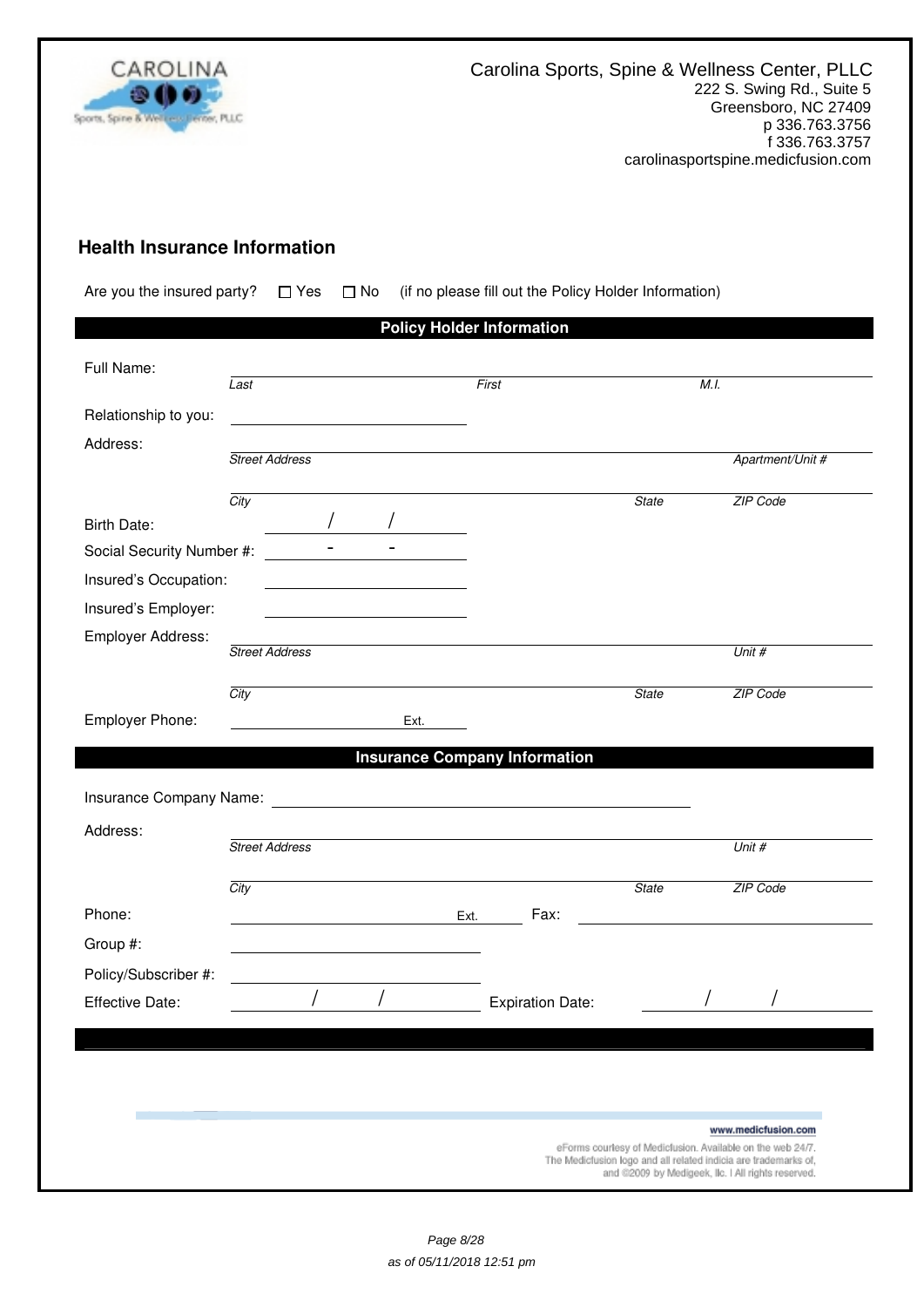

#### Patient:

# **Health History Form**

# **Prescription Medications**

Prescription medications taken on a regular or ongoing basis:

| Medication: _______________________                                                                                                                                                                                            | Dosage: ___________ Frequency: per □ Day □ Week □ Month □ Other |                                                                                                                                                                                                                                      |  |  |  |
|--------------------------------------------------------------------------------------------------------------------------------------------------------------------------------------------------------------------------------|-----------------------------------------------------------------|--------------------------------------------------------------------------------------------------------------------------------------------------------------------------------------------------------------------------------------|--|--|--|
|                                                                                                                                                                                                                                |                                                                 |                                                                                                                                                                                                                                      |  |  |  |
| Medication: Medication:                                                                                                                                                                                                        | Dosage: __________ Frequency: per □ Day □ Week □ Month □ Other  |                                                                                                                                                                                                                                      |  |  |  |
|                                                                                                                                                                                                                                |                                                                 |                                                                                                                                                                                                                                      |  |  |  |
|                                                                                                                                                                                                                                | Dosage:                                                         | Frequency: per $\Box$ Day $\Box$ Week $\Box$ Month $\Box$ Other                                                                                                                                                                      |  |  |  |
|                                                                                                                                                                                                                                |                                                                 | (please describe): <u>example and the set of the set of the set of the set of the set of the set of the set of the set of the set of the set of the set of the set of the set of the set of the set of the set of the set of the</u> |  |  |  |
| Medication: <u>www.communityments.com</u>                                                                                                                                                                                      | Dosage: ___________ Frequency: per □ Day □ Week □ Month □ Other |                                                                                                                                                                                                                                      |  |  |  |
|                                                                                                                                                                                                                                |                                                                 |                                                                                                                                                                                                                                      |  |  |  |
| Medication: Nedication:                                                                                                                                                                                                        | Dosage: ___________ Frequency: per □ Day □ Week □ Month □ Other |                                                                                                                                                                                                                                      |  |  |  |
|                                                                                                                                                                                                                                |                                                                 |                                                                                                                                                                                                                                      |  |  |  |
| Medication: Medication:                                                                                                                                                                                                        | Dosage: <u>___________</u>                                      | Frequency: per □ Day □ Week □ Month □ Other                                                                                                                                                                                          |  |  |  |
|                                                                                                                                                                                                                                |                                                                 |                                                                                                                                                                                                                                      |  |  |  |
|                                                                                                                                                                                                                                | Dosage: ___________ Frequency: per □ Day □ Week □ Month □ Other |                                                                                                                                                                                                                                      |  |  |  |
|                                                                                                                                                                                                                                |                                                                 | (please describe): <u>example and the set of the set of the set of the set of the set of the set of the set of the set of the set of the set of the set of the set of the set of the set of the set of the set of the set of the</u> |  |  |  |
| Medication: _____________________                                                                                                                                                                                              | Dosage: ___________ Frequency: per □ Day □ Week □ Month □ Other |                                                                                                                                                                                                                                      |  |  |  |
|                                                                                                                                                                                                                                |                                                                 |                                                                                                                                                                                                                                      |  |  |  |
| Medication: Website and Security and Security and Security and Security and Security and Security and Security and Security and Security and Security and Security and Security and Security and Security and Security and Sec | Dosage: _______                                                 | Frequency: per □ Day □ Week □ Month □ Other                                                                                                                                                                                          |  |  |  |
|                                                                                                                                                                                                                                |                                                                 | (please describe): <u>example and contract and contract and contract and contract and contract and contract and contract and contract and contract and contract and contract and contract and contract and contract and contract</u> |  |  |  |
| Medication: ______________________                                                                                                                                                                                             | Dosage: ___________ Frequency: per □ Day □ Week □ Month □ Other |                                                                                                                                                                                                                                      |  |  |  |
|                                                                                                                                                                                                                                |                                                                 | (please describe): <u>example and the set of the set of the set of the set of the set of the set of the set of the set of the set of the set of the set of the set of the set of the set of the set of the set of the set of the</u> |  |  |  |
| Medication: Medication:                                                                                                                                                                                                        | Dosage: ___________ Frequency: per □ Day □ Week □ Month □ Other |                                                                                                                                                                                                                                      |  |  |  |
|                                                                                                                                                                                                                                |                                                                 |                                                                                                                                                                                                                                      |  |  |  |
| Medication: New York Products and Products and Products and Products and Products and Products and Products and Products and Products and Products and Products and Products and Products and Products and Products and Produc | Dosage:                                                         | Frequency: per □ Day □ Week □ Month □ Other                                                                                                                                                                                          |  |  |  |
|                                                                                                                                                                                                                                |                                                                 | (please describe):                                                                                                                                                                                                                   |  |  |  |

www.medicfusion.com

eForms courtesy of Medicfusion. Available on the web 24/7. The Medicfusion logo and all related indicia are trademarks of, and @2009 by Medigeek, Ilc. I All rights reserved.

Page 9/28 as of 05/11/2018 12:51 pm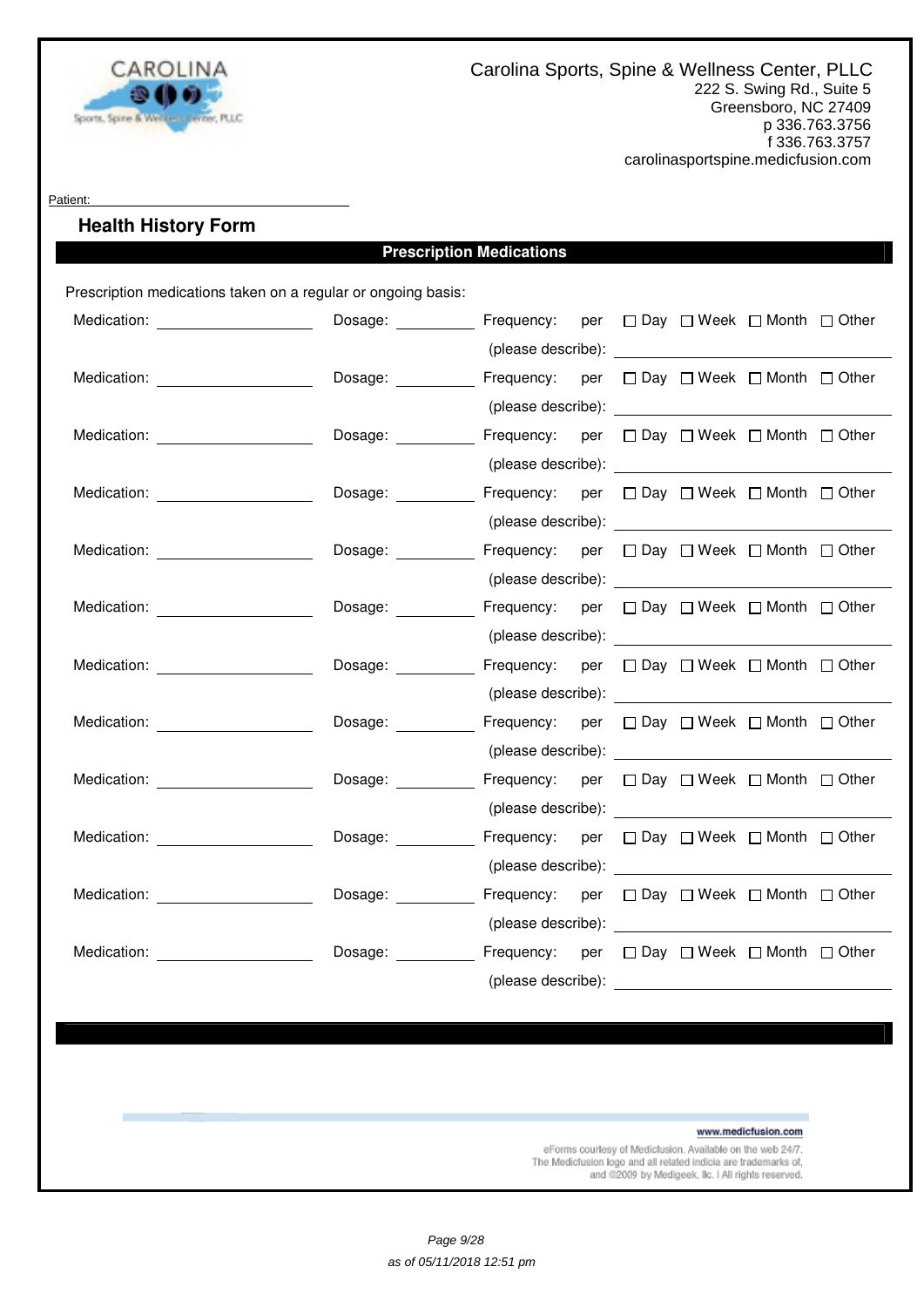

Carolina Sports, Spine & Wellness Center, PLLC

222 S. Swing Rd., Suite 5 Greensboro, NC 27409 p 336.763.3756 f 336.763.3757

carolinasportspine.medicfusion.com

### **Over-The-Counter Medications**

Over-the-counter medications taken on a regular or ongoing basis:

| Medication: ______________________                                                                                                                                                                                                   | Dosage: _________                                                                                                                                                                                                                    | Frequency: per □ Day □ Week □ Month □ Other                                                                                                                                                                                    |  |  |  |
|--------------------------------------------------------------------------------------------------------------------------------------------------------------------------------------------------------------------------------------|--------------------------------------------------------------------------------------------------------------------------------------------------------------------------------------------------------------------------------------|--------------------------------------------------------------------------------------------------------------------------------------------------------------------------------------------------------------------------------|--|--|--|
|                                                                                                                                                                                                                                      |                                                                                                                                                                                                                                      | (please describe): expression of the set of the set of the set of the set of the set of the set of the set of the set of the set of the set of the set of the set of the set of the set of the set of the set of the set of th |  |  |  |
| Medication: <u>with a series of the series of the series of the series of the series of the series of the series of the series of the series of the series of the series of the series of the series of the series of the series</u> | Dosage:                                                                                                                                                                                                                              | Frequency: per $\Box$ Day $\Box$ Week $\Box$ Month $\Box$ Other                                                                                                                                                                |  |  |  |
|                                                                                                                                                                                                                                      |                                                                                                                                                                                                                                      |                                                                                                                                                                                                                                |  |  |  |
| Medication: Medication:                                                                                                                                                                                                              | Dosage: <b>contract to the contract of the contract of the contract of the contract of the contract of the contract of the contract of the contract of the contract of the contract of the contract of the contract of the contr</b> | Frequency: per □ Day □ Week □ Month □ Other                                                                                                                                                                                    |  |  |  |
|                                                                                                                                                                                                                                      |                                                                                                                                                                                                                                      |                                                                                                                                                                                                                                |  |  |  |
| Medication: _____________________                                                                                                                                                                                                    | Dosage: <b>Example</b>                                                                                                                                                                                                               | Frequency: per □ Day □ Week □ Month □ Other                                                                                                                                                                                    |  |  |  |
|                                                                                                                                                                                                                                      |                                                                                                                                                                                                                                      |                                                                                                                                                                                                                                |  |  |  |
| Medication: ______________________                                                                                                                                                                                                   | Dosage: ___________ Frequency: per □ Day □ Week □ Month □ Other                                                                                                                                                                      |                                                                                                                                                                                                                                |  |  |  |
|                                                                                                                                                                                                                                      |                                                                                                                                                                                                                                      |                                                                                                                                                                                                                                |  |  |  |
| Medication: _______________________                                                                                                                                                                                                  | Dosage: Frequency: per □ Day □ Week □ Month □ Other                                                                                                                                                                                  |                                                                                                                                                                                                                                |  |  |  |
|                                                                                                                                                                                                                                      |                                                                                                                                                                                                                                      |                                                                                                                                                                                                                                |  |  |  |
| Medication: Website and Security and Security and Security and Security and Security and Security and Security and Security and Security and Security and Security and Security and Security and Security and Security and Sec       | Dosage: <u>_____________</u>                                                                                                                                                                                                         | Frequency: per □ Day □ Week □ Month □ Other                                                                                                                                                                                    |  |  |  |
|                                                                                                                                                                                                                                      |                                                                                                                                                                                                                                      |                                                                                                                                                                                                                                |  |  |  |
| Medication: <b>Example 2019</b>                                                                                                                                                                                                      | Dosage: Frequency: per □ Day □ Week □ Month □ Other                                                                                                                                                                                  |                                                                                                                                                                                                                                |  |  |  |
|                                                                                                                                                                                                                                      |                                                                                                                                                                                                                                      | (please describe): expression of the set of the set of the set of the set of the set of the set of the set of the set of the set of the set of the set of the set of the set of the set of the set of the set of the set of th |  |  |  |
| Medication: Medication:                                                                                                                                                                                                              | Dosage: ___________ Frequency: per □ Day □ Week □ Month □ Other                                                                                                                                                                      |                                                                                                                                                                                                                                |  |  |  |
|                                                                                                                                                                                                                                      |                                                                                                                                                                                                                                      |                                                                                                                                                                                                                                |  |  |  |
| Medication: ______________________                                                                                                                                                                                                   | Dosage: _________                                                                                                                                                                                                                    | Frequency: per □ Day □ Week □ Month □ Other                                                                                                                                                                                    |  |  |  |
|                                                                                                                                                                                                                                      |                                                                                                                                                                                                                                      |                                                                                                                                                                                                                                |  |  |  |
| Medication: New York Products and American Section 2014                                                                                                                                                                              | Dosage: Frequency: per □ Day □ Week □ Month □ Other                                                                                                                                                                                  |                                                                                                                                                                                                                                |  |  |  |
|                                                                                                                                                                                                                                      |                                                                                                                                                                                                                                      |                                                                                                                                                                                                                                |  |  |  |
| Medication: Website and Security and Security and Security and Security and Security and Security and Security and Security and Security and Security and Security and Security and Security and Security and Security and Sec       | Dosage: Frequency: per □ Day □ Week □ Month □ Other                                                                                                                                                                                  |                                                                                                                                                                                                                                |  |  |  |
|                                                                                                                                                                                                                                      |                                                                                                                                                                                                                                      | (please describe):                                                                                                                                                                                                             |  |  |  |

www.medicfusion.com

eForms courtesy of Medicfusion. Available on the web 24/7. The Medicfusion logo and all related indicia are trademarks of, and @2009 by Medigeek, Ilc. I All rights reserved.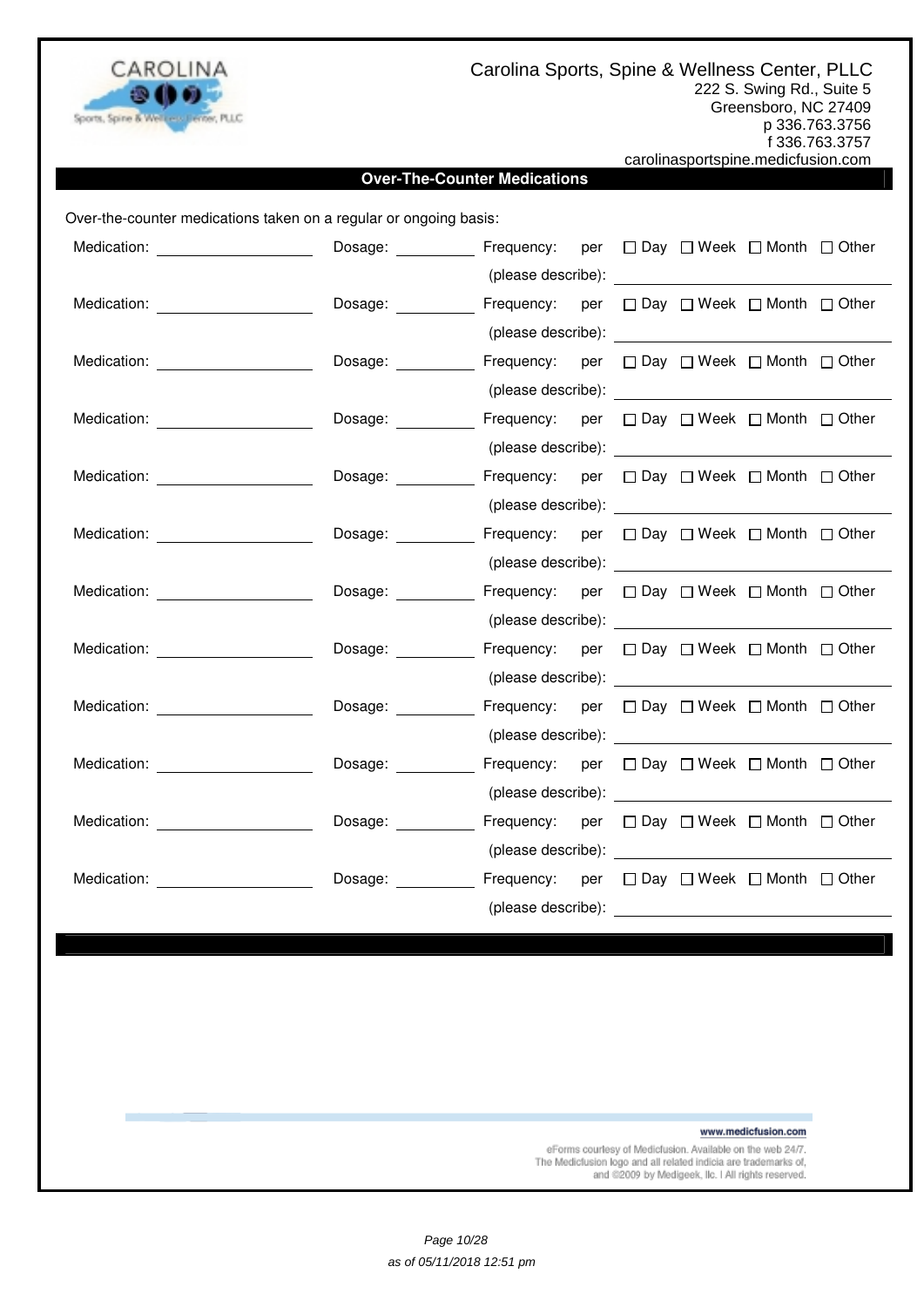

### **Vitamins, Minerals, Herbs, or Dietary Supplements**

Vitamins, minerals, herbs, or dietary supplements taken on a regular or ongoing basis:

| Supplement: _____________________                                                                                                                                                                                              | Dosage:            | Frequency: per □ Day □ Week □ Month □ Other                                                                                                                                                                                          |  |  |  |
|--------------------------------------------------------------------------------------------------------------------------------------------------------------------------------------------------------------------------------|--------------------|--------------------------------------------------------------------------------------------------------------------------------------------------------------------------------------------------------------------------------------|--|--|--|
|                                                                                                                                                                                                                                |                    |                                                                                                                                                                                                                                      |  |  |  |
| Supplement: _____________________                                                                                                                                                                                              | Dosage:            | Frequency: per □ Day □ Week □ Month □ Other                                                                                                                                                                                          |  |  |  |
|                                                                                                                                                                                                                                |                    |                                                                                                                                                                                                                                      |  |  |  |
| Supplement: The contract of the contract of the contract of the contract of the contract of the contract of the contract of the contract of the contract of the contract of the contract of the contract of the contract of th | Dosage:            | Frequency: per □ Day □ Week □ Month □ Other                                                                                                                                                                                          |  |  |  |
|                                                                                                                                                                                                                                |                    |                                                                                                                                                                                                                                      |  |  |  |
| Supplement: _____________________                                                                                                                                                                                              | Dosage:            | Frequency: per □ Day □ Week □ Month □ Other                                                                                                                                                                                          |  |  |  |
|                                                                                                                                                                                                                                |                    |                                                                                                                                                                                                                                      |  |  |  |
| Supplement: ____________________                                                                                                                                                                                               | Dosage:            | Frequency: per $\Box$ Day $\Box$ Week $\Box$ Month $\Box$ Other                                                                                                                                                                      |  |  |  |
|                                                                                                                                                                                                                                |                    | (please describe): <u>contract and the set of the set of the set of the set of the set of the set of the set of the set of the set of the set of the set of the set of the set of the set of the set of the set of the set of th</u> |  |  |  |
| Supplement: _____________________                                                                                                                                                                                              | Dosage:            | Frequency: per $\Box$ Day $\Box$ Week $\Box$ Month $\Box$ Other                                                                                                                                                                      |  |  |  |
|                                                                                                                                                                                                                                |                    |                                                                                                                                                                                                                                      |  |  |  |
| Supplement: explorer and the state of the state of the state of the state of the state of the state of the state of the state of the state of the state of the state of the state of the state of the state of the state of th | Dosage:            | Frequency: per □ Day □ Week □ Month □ Other                                                                                                                                                                                          |  |  |  |
|                                                                                                                                                                                                                                |                    | (please describe): expression of the set of the set of the set of the set of the set of the set of the set of the set of the set of the set of the set of the set of the set of the set of the set of the set of the set of th       |  |  |  |
| Supplement: <u>___________________________</u>                                                                                                                                                                                 | Dosage:            | Frequency: per □ Day □ Week □ Month □ Other                                                                                                                                                                                          |  |  |  |
|                                                                                                                                                                                                                                |                    |                                                                                                                                                                                                                                      |  |  |  |
| Supplement: The contract of the contract of the contract of the contract of the contract of the contract of the contract of the contract of the contract of the contract of the contract of the contract of the contract of th | Dosage:            | Frequency: per $\Box$ Day $\Box$ Week $\Box$ Month $\Box$ Other                                                                                                                                                                      |  |  |  |
|                                                                                                                                                                                                                                |                    |                                                                                                                                                                                                                                      |  |  |  |
| Supplement: _______________________                                                                                                                                                                                            | Dosage:            | Frequency: per □ Day □ Week □ Month □ Other                                                                                                                                                                                          |  |  |  |
|                                                                                                                                                                                                                                |                    |                                                                                                                                                                                                                                      |  |  |  |
| Supplement: Analysis of the Supplement:                                                                                                                                                                                        | Dosage: __________ | Frequency: per □ Day □ Week □ Month □ Other                                                                                                                                                                                          |  |  |  |
|                                                                                                                                                                                                                                |                    | (please describe): expression of the set of the set of the set of the set of the set of the set of the set of the set of the set of the set of the set of the set of the set of the set of the set of the set of the set of th       |  |  |  |
| Supplement: ________________                                                                                                                                                                                                   | Dosage:            | Frequency: per $\Box$ Day $\Box$ Week $\Box$ Month $\Box$ Other                                                                                                                                                                      |  |  |  |
|                                                                                                                                                                                                                                |                    | (please describe): example and the set of the set of the set of the set of the set of the set of the set of the set of the set of the set of the set of the set of the set of the set of the set of the set of the set of the        |  |  |  |

www.medicfusion.com

eForms courtesy of Medicfusion. Available on the web 24/7. The Medicfusion logo and all related indicia are trademarks of, and @2009 by Medigeek, Ilc. I All rights reserved.

Page 11/28 as of 05/11/2018 12:51 pm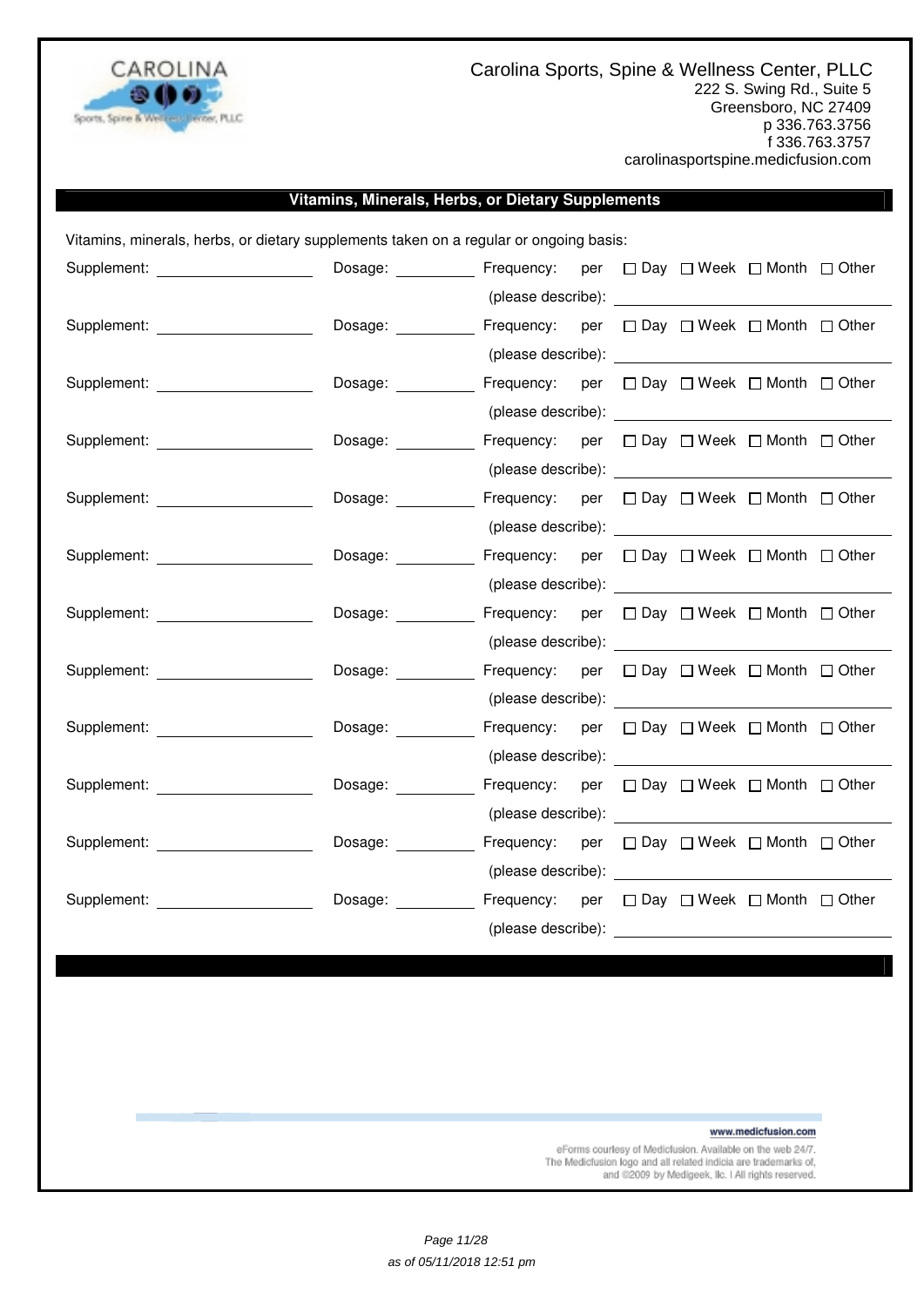

|                                                                              | <b>Diet and Exercise</b>                                     |                                   |  |  |
|------------------------------------------------------------------------------|--------------------------------------------------------------|-----------------------------------|--|--|
| Check if you have ever smoked cigars or cigarettes.                          | $\Box$ Yes                                                   |                                   |  |  |
| Check if you still smoke.                                                    | $\Box$ Yes                                                   |                                   |  |  |
| How much do you smoke?                                                       | $\Box$ Less than one pack per week $\Box$ 1-2 packs per week |                                   |  |  |
| 1 pack every two days                                                        | $\Box$ 1 pack per day                                        | $\Box$ More than one pack per day |  |  |
| Check if you drink alcoholic beverages.                                      | $\Box$ Yes                                                   |                                   |  |  |
| How many alcoholic beverages do you consume per week?                        |                                                              |                                   |  |  |
| Check if a physician has ever diagnosed you as an alcoholic.                 |                                                              | $\Box$ Yes                        |  |  |
| Check if a physician has ever diagnosed you with any liver-related problems. |                                                              | $\Box$ Yes                        |  |  |
| $\Box$ Yes<br>Check if you exercise regularly.                               |                                                              |                                   |  |  |
| How many days do you exercise each week?                                     |                                                              |                                   |  |  |
|                                                                              |                                                              |                                   |  |  |

www.medicfusion.com

eForms courtesy of Medicfusion. Available on the web 24/7.<br>The Medicfusion logo and all related indicia are trademarks of,<br>and @2009 by Medigeek, Ilc. I All rights reserved.

Page 12/28 as of 05/11/2018 12:51 pm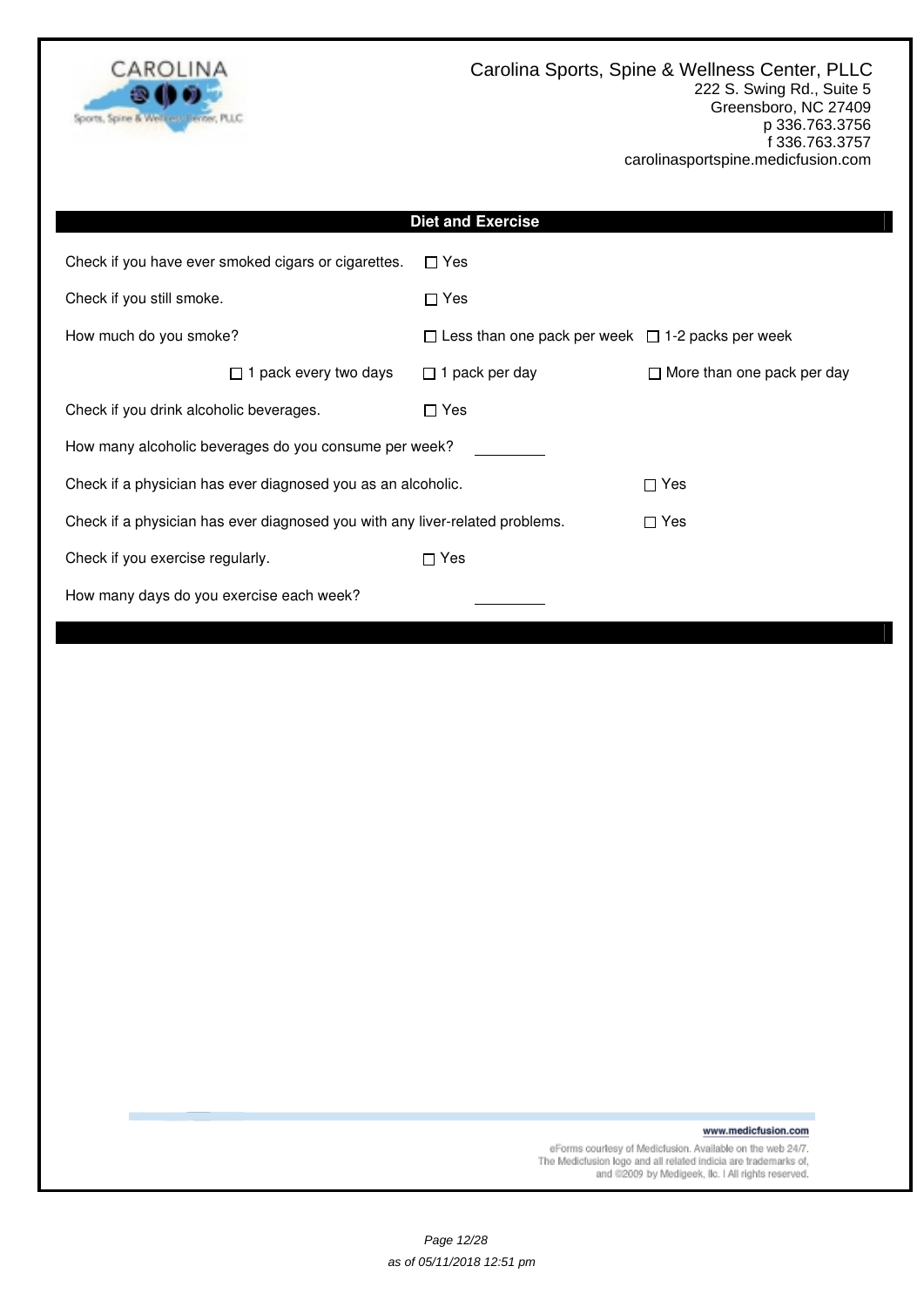

|                                                                 |                         | <b>Allergies</b>            |                     |                     |  |  |
|-----------------------------------------------------------------|-------------------------|-----------------------------|---------------------|---------------------|--|--|
| Check if a physician has ever diagnosed you with any allergies. |                         | $\Box$ Yes                  |                     |                     |  |  |
| Do you have Airborne allergies?                                 | $\Box$ Yes              |                             |                     |                     |  |  |
| $\Box$ Animal                                                   | □ Molds/Fungus          | $\Box$ Pollens              | $\Box$ Other        |                     |  |  |
| □ Cat Hair                                                      | □ Cockroach             | $\Box$ Dog Hair             | $\Box$ Feather Mix  |                     |  |  |
|                                                                 | □ Guinea Pig Hair       | $\Box$ Dust Mites           | $\Box$ Other        |                     |  |  |
| Do you have Chemical allergies?<br>$\Box$ Yes                   |                         |                             |                     |                     |  |  |
| $\Box$ Acetone                                                  | □ Acetylcholine         | □ Auto Exhaust              | □ Benzyl Alcohol    | $\Box$ Chlorine     |  |  |
| □ Citric Acid                                                   | $\Box$ Cologne (all)    | □ Diesel Exhaust            | $\Box$ Dopamine     | $\Box$ Estradiol    |  |  |
| $\Box$ Ethanol                                                  | $\Box$ Fluorine         | □ Formaldehyde              | $\Box$ Latex        | $\Box$ Melatonin    |  |  |
| □ Newspaper Print                                               | □ Norepinephrine        | □ Progesterone              | $\Box$ Propylene    | $\Box$ Serotonin    |  |  |
| □ Silicone Implant                                              | □ Sponge Rubber         | $\Box$ Toluene              | □ Trichloroethylene | □ Wood Pulp         |  |  |
|                                                                 |                         | $\Box$ Xylene               | $\Box$ Other        |                     |  |  |
| Do you have Drug allergies?                                     | $\Box$ Yes              |                             |                     |                     |  |  |
| $\Box$ Anticonvulsants                                          | □ Codeine               | $\Box$ Insulin Preparations | $\Box$ Iodine       | $\Box$ Morphine     |  |  |
| □ Novocain                                                      | $\Box$ Penicillin       | $\Box$ Sulfa                | $\Box$ Other        |                     |  |  |
| Do you have Food allergies?                                     | $\Box$ Yes              |                             |                     |                     |  |  |
| □ Artificial Colorings                                          | □ Artificial Flavorings | $\square$ Beef              | □ Coffee/Tea        | $\Box$ Dairy        |  |  |
| $\square$ Eggs                                                  | □ Fish/Shellfish        | $\Box$ Fruits               | $\Box$ Lamb         | $\Box$ Nuts         |  |  |
| $\square$ Pork                                                  | $\Box$ Poultry          | $\Box$ Vegetables           | $\Box$ Other        |                     |  |  |
|                                                                 |                         |                             |                     |                     |  |  |
|                                                                 |                         |                             |                     |                     |  |  |
|                                                                 |                         |                             |                     |                     |  |  |
|                                                                 |                         |                             |                     |                     |  |  |
|                                                                 |                         |                             |                     | www.medicfusion.com |  |  |

eForms courtesy of Medicfusion. Available on the web 24/7.<br>The Medicfusion logo and all related indicia are trademarks of,<br>and @2009 by Medigeek, Ilc. I All rights reserved.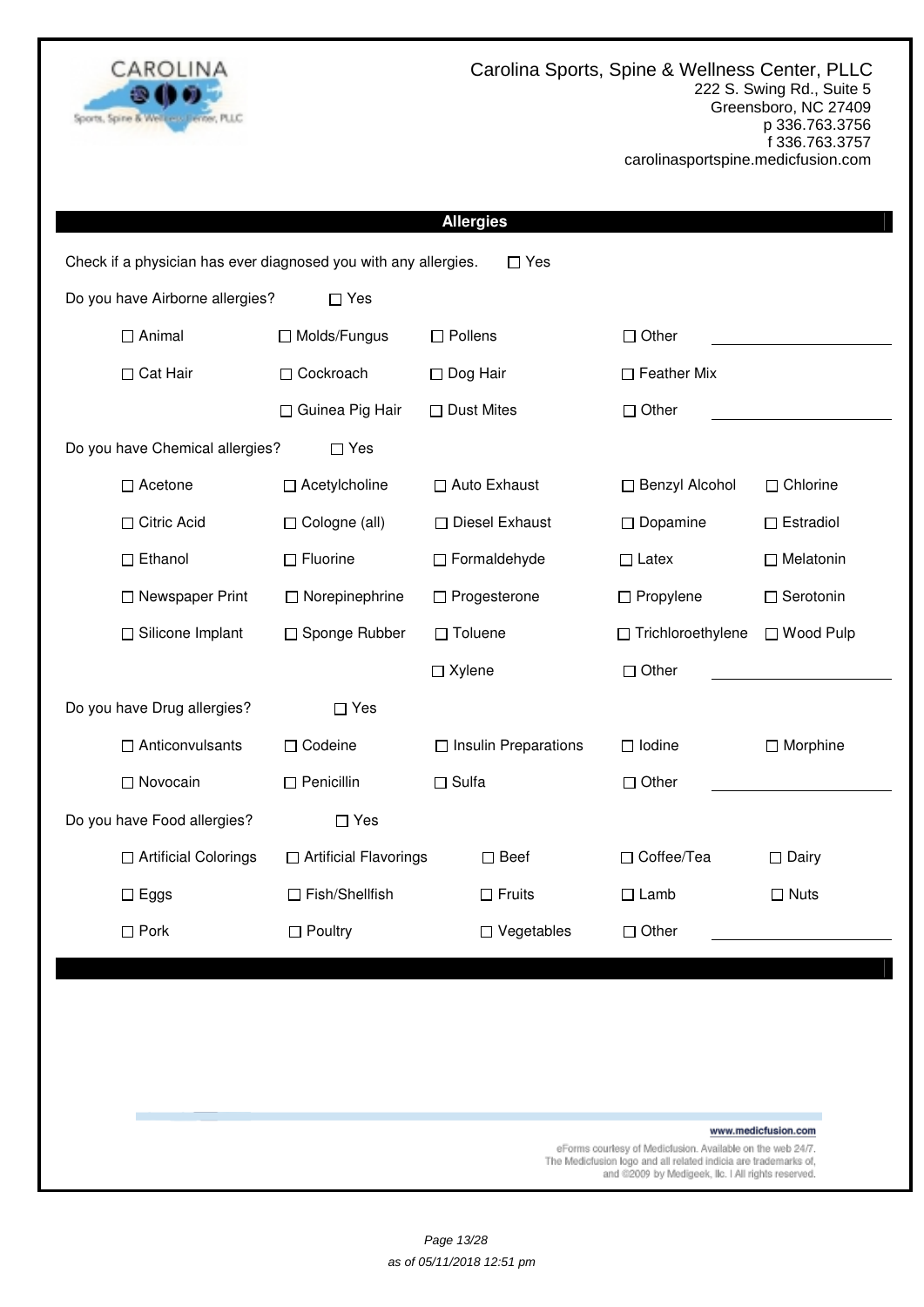

| <b>Surgical History</b>                                                                                        |                  |                                                                                                                     |                               |                     |                                                                                                                                                                                                                                      |  |  |
|----------------------------------------------------------------------------------------------------------------|------------------|---------------------------------------------------------------------------------------------------------------------|-------------------------------|---------------------|--------------------------------------------------------------------------------------------------------------------------------------------------------------------------------------------------------------------------------------|--|--|
|                                                                                                                |                  | Check if you have any implants, screws, plates or other foreign objects in your body.                               |                               | $\Box$ Yes          |                                                                                                                                                                                                                                      |  |  |
| $\Box$ Bullet Wound(s)<br>□ Infusion Catheter<br>$\Box$ Ear Implant<br>$\Box$ Pacemakers<br>$\Box$ Eye Implant |                  |                                                                                                                     |                               |                     |                                                                                                                                                                                                                                      |  |  |
| $\Box$ Brain Plate(s)                                                                                          |                  | $\Box$ Heart Valve(s)                                                                                               | $\Box$ Shrapnel               | $\Box$ Other        |                                                                                                                                                                                                                                      |  |  |
| Musculoskeletal Surgeries (Check if you have had any of the following surgeries)                               |                  |                                                                                                                     |                               |                     |                                                                                                                                                                                                                                      |  |  |
| $\square$ Ankle                                                                                                |                  | Year(s) of surgery:                                                                                                 | $\Box$ Head                   | Year(s) of surgery: |                                                                                                                                                                                                                                      |  |  |
| $\square$ Back                                                                                                 |                  |                                                                                                                     | $\Box$ Hip                    | Year(s) of surgery: | <u>a sa mga sangangang ng mga sangang ng mga sangang ng mga sangang ng mga sangang ng mga sangang ng mga sangang ng mga sangang ng mga sangang ng mga sangang ng mga sangang ng mga sangang ng mga sangang ng mga sangang ng mga</u> |  |  |
| $\Box$ Cosmetic or<br>Augmentation                                                                             |                  |                                                                                                                     | $\Box$ Knee                   | Year(s) of surgery: | <u> 1989 - Jan Barbara III, markazi ya kusa</u>                                                                                                                                                                                      |  |  |
| $\Box$ Elbow                                                                                                   |                  |                                                                                                                     | $\Box$ Neck                   | Year(s) of surgery: |                                                                                                                                                                                                                                      |  |  |
| $\Box$ Foot                                                                                                    |                  |                                                                                                                     | $\Box$ Shoulder               | Year(s) of surgery: |                                                                                                                                                                                                                                      |  |  |
| $\Box$ Hand                                                                                                    |                  |                                                                                                                     | $\Box$ Wrist                  | Year(s) of surgery: |                                                                                                                                                                                                                                      |  |  |
| $\Box$ Other                                                                                                   | Please describe: |                                                                                                                     |                               | Year(s) of surgery: | <u> 1989 - Jan Stein Stein Stein Stein Stein Stein Stein Stein Stein Stein Stein Stein Stein Stein Stein Stein S</u>                                                                                                                 |  |  |
|                                                                                                                |                  | Organ System Surgeries (Check if you have had any of the following surgeries)                                       |                               |                     |                                                                                                                                                                                                                                      |  |  |
| $\Box$ Brain                                                                                                   |                  |                                                                                                                     | $\Box$ Intestine,<br>large    | Year(s) of surgery: | <u> 1989 - Jan Samuel Barbara, politik e</u>                                                                                                                                                                                         |  |  |
| $\Box$ Colon                                                                                                   |                  |                                                                                                                     | $\Box$ Liver                  | Year(s) of surgery: |                                                                                                                                                                                                                                      |  |  |
| $\Box$ Esophagus                                                                                               |                  |                                                                                                                     | $\Box$ Lung                   | Year(s) of surgery: | <u> 1980 - Johann Barbara, martxa al</u>                                                                                                                                                                                             |  |  |
| $\Box$ Eye                                                                                                     |                  |                                                                                                                     | $\Box$ Mastectomy             | Year(s) of surgery: |                                                                                                                                                                                                                                      |  |  |
| $\Box$ Heart                                                                                                   |                  |                                                                                                                     | $\Box$ Reproductive<br>Organs | Year(s) of surgery: |                                                                                                                                                                                                                                      |  |  |
| $\Box$ Kidney                                                                                                  |                  |                                                                                                                     | $\Box$ Skin                   | Year(s) of surgery: |                                                                                                                                                                                                                                      |  |  |
| $\Box$ Intestine, small                                                                                        |                  |                                                                                                                     | $\Box$ Throat                 | Year(s) of surgery: |                                                                                                                                                                                                                                      |  |  |
| $\Box$ Other                                                                                                   | Please describe: | <u> 1980 - Johann Barn, mars eta bainar eta baina eta baina eta baina eta baina eta baina eta baina eta baina e</u> |                               | Year(s) of surgery: |                                                                                                                                                                                                                                      |  |  |
| $\Box$ Transplant                                                                                              | Please describe: |                                                                                                                     |                               | Year(s) of surgery: |                                                                                                                                                                                                                                      |  |  |
|                                                                                                                |                  |                                                                                                                     |                               |                     |                                                                                                                                                                                                                                      |  |  |
|                                                                                                                |                  |                                                                                                                     |                               |                     |                                                                                                                                                                                                                                      |  |  |
|                                                                                                                |                  |                                                                                                                     |                               |                     |                                                                                                                                                                                                                                      |  |  |
|                                                                                                                |                  |                                                                                                                     |                               |                     | www.medicfusion.com                                                                                                                                                                                                                  |  |  |

eForms courtesy of Medicfusion. Available on the web 24/7.<br>The Medicfusion logo and all related indicia are trademarks of,<br>and @2009 by Medigeek, IIc. I All rights reserved.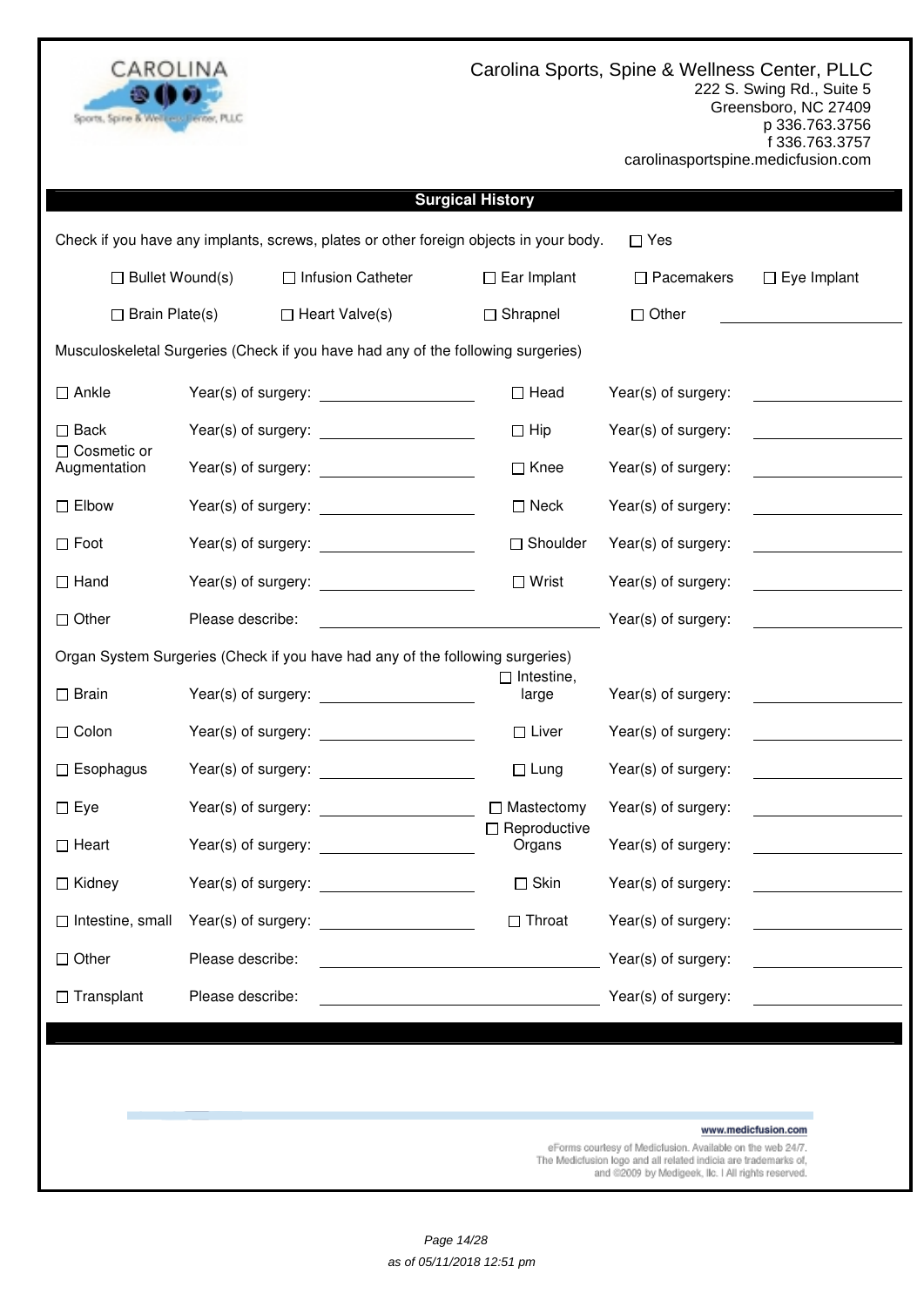

|                                                          | Your Cancer History       |  |  |  |
|----------------------------------------------------------|---------------------------|--|--|--|
| Check if a physician has ever diagnosed you with cancer. | $\Box$ Yes                |  |  |  |
| Check all that apply                                     |                           |  |  |  |
| $\Box$ Bladder                                           | $\Box$ Lung               |  |  |  |
| $\square$ Brain                                          | □ Non-Hodgkin's Lymphoma  |  |  |  |
| $\square$ Breast                                         | $\Box$ Ovarian            |  |  |  |
| □ Cervical                                               | $\Box$ Pancreatic         |  |  |  |
| □ Colon or Rectal                                        | $\Box$ Prostate           |  |  |  |
| $\Box$ Endometrial                                       | $\Box$ Skin               |  |  |  |
| $\square$ Eye                                            | □ Basal Cell Carcinoma    |  |  |  |
| □ Kidney (renal cell)                                    | □ Squamous Cell Carcinoma |  |  |  |
| $\square$ Leukemia                                       | □ Melanoma                |  |  |  |
| $\Box$ Other                                             | $\Box$ Stomach            |  |  |  |
|                                                          | $\Box$ Thyroid            |  |  |  |
|                                                          | $\Box$ Uterine            |  |  |  |
|                                                          |                           |  |  |  |
|                                                          |                           |  |  |  |
|                                                          |                           |  |  |  |
|                                                          |                           |  |  |  |
|                                                          |                           |  |  |  |
|                                                          |                           |  |  |  |

www.medicfusion.com

eForms courtesy of Medicfusion. Available on the web 24/7.<br>The Medicfusion logo and all related indicia are trademarks of,<br>and @2009 by Medigeek, IIc. I All rights reserved.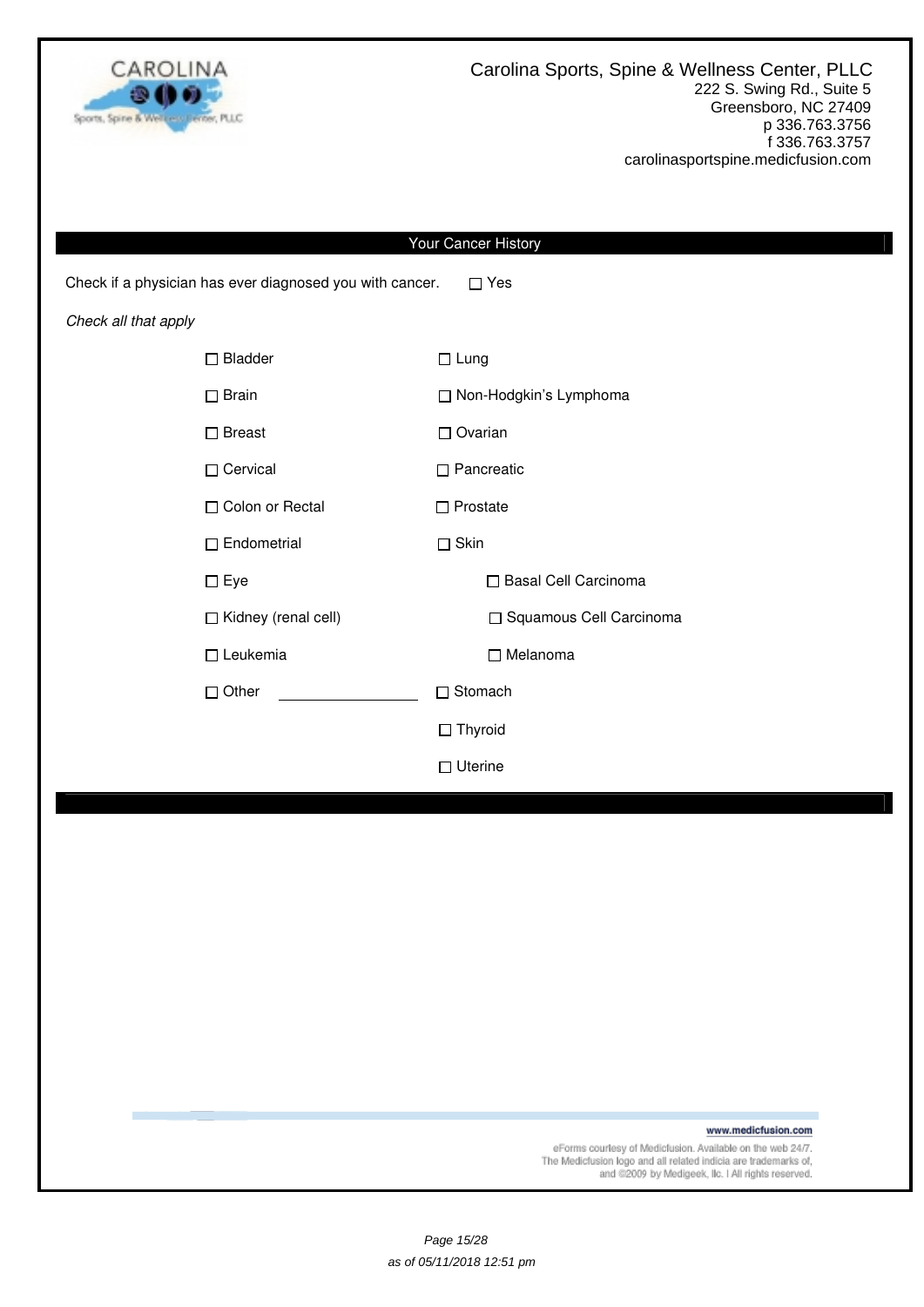

### Family Cancer History

Check if a physician has ever diagnosed your family with cancer.  $\Box$  Yes

Check all that apply and the family member(s) who had this condition:

| $\Box$ Bladder (M, F, S, MG, PG)  |                                              |                   | $\Box$ Lung     | (M, F, S, MG, PG)                                |                   |  |
|-----------------------------------|----------------------------------------------|-------------------|-----------------|--------------------------------------------------|-------------------|--|
| $\Box$ Brain                      | (M, F, S, MG, PG)                            |                   |                 | $\Box$ Non-Hodgkin's Lymphoma (M, F, S, MG, PG)  |                   |  |
| $\Box$ Breast                     | (M, F, S, MG, PG)                            |                   | $\Box$ Ovarian  | (M, F, S, MG, PG)                                |                   |  |
| $\Box$ Cervical (M, F, S, MG, PG) |                                              |                   |                 | $\Box$ Pancreatic (M, F, S, MG, PG)              |                   |  |
|                                   | $\Box$ Colon or Rectal (M, F, S, MG, PG)     |                   | $\Box$ Prostate | (M, F, S, MG, PG)                                |                   |  |
| $\Box$ Endometrial                | (M, F, S, MG, PG)                            |                   | $\Box$ Skin     | (M, F, S, MG, PG)                                |                   |  |
| $\Box$ Eye                        | (M, F, S, MG, PG)                            |                   |                 | $\Box$ Basal Cell Carcinoma                      | (M, F, S, MG, PG) |  |
|                                   | $\Box$ Kidney (renal cell) (M, F, S, MG, PG) |                   |                 | $\Box$ Squamous Cell Carcinoma (M, F, S, MG, PG) |                   |  |
| $\Box$ Leukemia                   | (M, F, S, MG, PG)                            |                   |                 | $\Box$ Melanoma                                  | (M, F, S, MG, PG) |  |
| $\Box$ Other                      |                                              | (M, F, S, MG, PG) | $\Box$ Stomach  | (M, F, S, MG, PG)                                |                   |  |
|                                   |                                              |                   | $\Box$ Thyroid  | (M, F, S, MG, PG)                                |                   |  |
|                                   |                                              |                   | $\Box$ Uterine  | (M, F, S, MG, PG)                                |                   |  |

|      | <b>Family Members</b>       |  |  |  |
|------|-----------------------------|--|--|--|
| (M)  | Mother                      |  |  |  |
| (F)  | Father                      |  |  |  |
| (S)  | Sibling                     |  |  |  |
| (MG) | Maternal Grandparent        |  |  |  |
| PG)  | <b>Paternal Grandparent</b> |  |  |  |

www.medicfusion.com

eForms courtesy of Medicfusion. Available on the web 24/7. The Medictusion logo and all related indicia are trademarks of,<br>and @2009 by Medigeek, Ilc. I All rights reserved.

Page 16/28 as of 05/11/2018 12:51 pm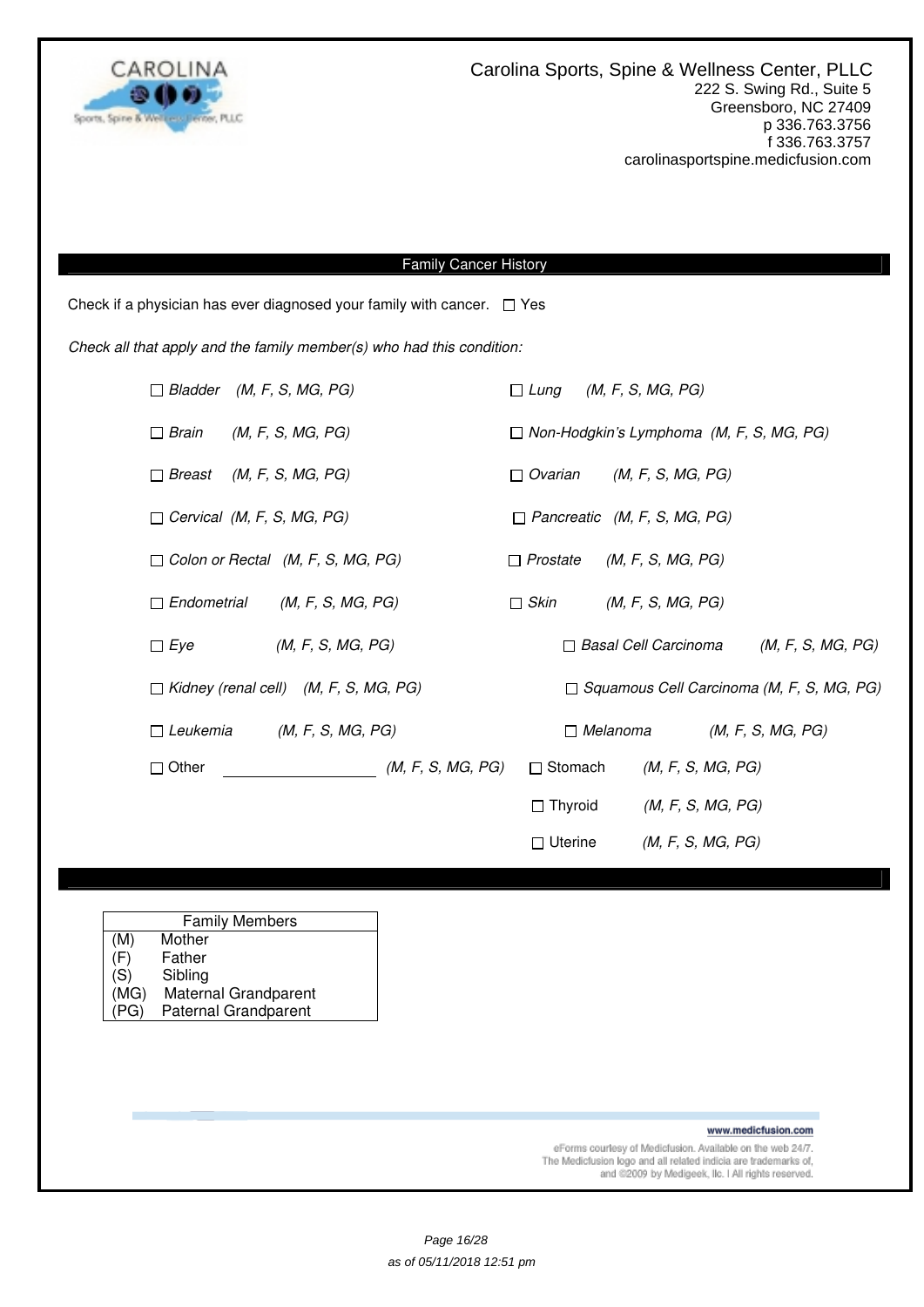

# Your Cardio-pulmonary / Circulatory Health

|                        | Check if a physician has ever diagnosed you with any of the following: |                                         |  |  |  |
|------------------------|------------------------------------------------------------------------|-----------------------------------------|--|--|--|
|                        | $\Box$ Anemia                                                          | $\Box$ HIV/AIDS                         |  |  |  |
|                        | $\Box$ Hemophilia                                                      | $\Box$ Hepatitis                        |  |  |  |
|                        | $\Box$ Hypertension (high blood pressure)                              | $\Box$ Hypotension (low blood pressure) |  |  |  |
|                        | $\Box$ Hemorrhoids                                                     | □ Lung Disorders                        |  |  |  |
|                        | □ Acute Respiratory Distress Syndrome                                  | □ Alpha-1 Antitrypsin Deficiency        |  |  |  |
|                        |                                                                        | □ Asbestos/Dust Disease                 |  |  |  |
|                        | $\Box$ Asthma                                                          | $\Box$ Bronchiectasis                   |  |  |  |
|                        | $\Box$ Bronchitis (chronic)                                            | $\Box$ Bronchopulmonary Dysplasia (BPD) |  |  |  |
|                        | □ Chronic Obstructive Pulmonary Disease                                | □ Cystic Fibrosis                       |  |  |  |
|                        |                                                                        | $\Box$ Emphysema                        |  |  |  |
|                        | $\Box$ Farmer's Lung                                                   | $\Box$ Hantavirus                       |  |  |  |
|                        | $\Box$ Histoplasmosis                                                  | $\Box$ Legionellosis                    |  |  |  |
|                        | $\Box$ Lymphangioleiomyomatosis                                        | $\Box$ Pleurisy                         |  |  |  |
|                        | $\Box$ Pneumonia                                                       | $\Box$ Pneumothorax                     |  |  |  |
|                        | □ Primary Alveolar Hypoventilation Syndrome                            | □ Pulmonary Alveolar Proteinosis        |  |  |  |
|                        |                                                                        | □ Pulmonary Embolus                     |  |  |  |
|                        | $\Box$ Pulmonary Fibrosis                                              | □ Respiratory Distress Syndrome         |  |  |  |
|                        | □ Respiratory Syncytial Virus                                          | $\Box$ Sarcoidosis                      |  |  |  |
|                        | □ Severe Acute Respiratory Syndrome                                    | $\Box$ Spontaneous Pneumothorax         |  |  |  |
|                        |                                                                        | $\Box$ Tuberculosis                     |  |  |  |
| □ Raynaud's Phenomenon |                                                                        | □ Sickle Cell Anemia                    |  |  |  |
|                        | $\Box$ Sinus Infections (chronic)                                      | $\Box$ Stroke                           |  |  |  |
|                        | $\Box$ Wegener's Granulomatosis                                        | Other                                   |  |  |  |
|                        |                                                                        |                                         |  |  |  |

www.medicfusion.com

eForms courtesy of Medicfusion. Available on the web 24/7.<br>The Medicfusion logo and all related indicia are trademarks of,<br>and @2009 by Medigeek, Ilc. I All rights reserved.

Page 17/28 as of 05/11/2018 12:51 pm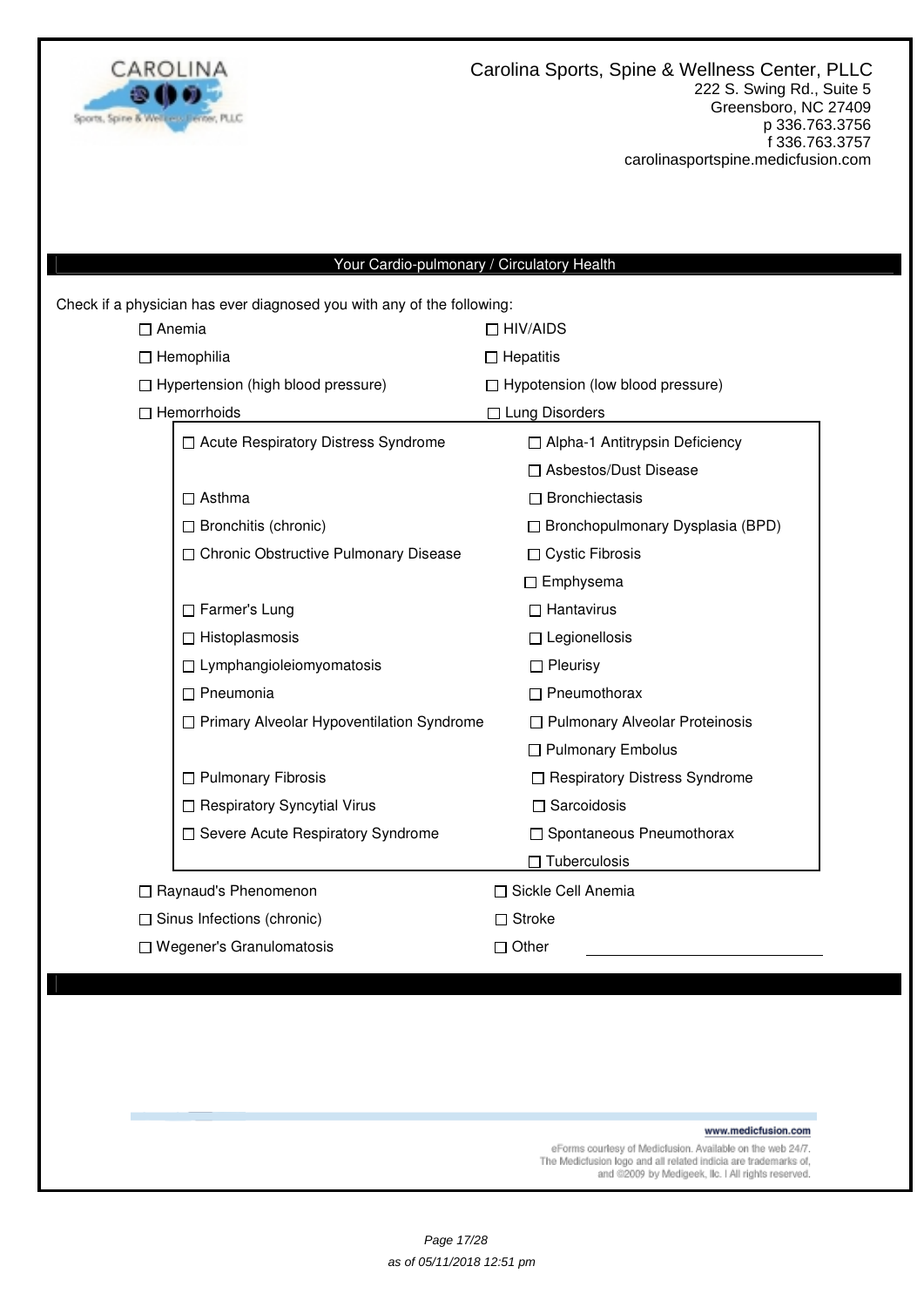

### Family Cardio-pulmonary / Circulatory Health

| Check if a physician has ever diagnosed your family with any of the following:                                   |                                                                                            |  |  |  |
|------------------------------------------------------------------------------------------------------------------|--------------------------------------------------------------------------------------------|--|--|--|
| (M, F, S, MG, PG)<br>$\Box$ Anemia                                                                               | $\Box$ HIV/AIDS<br>(M, F, S, MG, PG)                                                       |  |  |  |
| $\Box$ Hemophilia (M, F, S, MG, PG)                                                                              | $\Box$ Hepatitis<br>(M, F, S, MG, PG)                                                      |  |  |  |
| $\Box$ Hypertension (high blood pressure) ( <i>M, F, S, MG, PG</i> )                                             | $\Box$ Hypotension (low blood pressure) (M, F, S, MG, PG)                                  |  |  |  |
| $\Box$ Hemorrhoids (M, F, S, MG, PG)                                                                             | $\Box$ Lung Disorders (M, F, S, MG, PG)                                                    |  |  |  |
| □ Acute Respiratory Distress Syndrome                                                                            | $\Box$ Alpha-1 Antitrypsin Deficiency (M, F, S, MG, PG)                                    |  |  |  |
| (M, F, S, MG, PG)                                                                                                | $\Box$ Asbestos/Dust Disease (M, F, S, MG, PG)                                             |  |  |  |
| $\Box$ Asthma<br>(M, F, S, MG, PG)                                                                               | □ Bronchiectasis<br>(M, F, S, MG, PG)                                                      |  |  |  |
| $\Box$ Bronchitis (chronic) (M, F, S, MG, PG)                                                                    | $\Box$ Bronchopulmonary Dysplasia(BPD) (M, F, S, MG, PG)                                   |  |  |  |
| □ Chronic Obstructive Pulmonary Disease                                                                          | $\Box$ Cystic Fibrosis <i>(M, F, S, MG, PG)</i>                                            |  |  |  |
| (M, F, S, MG, PG)                                                                                                | $\Box$ Emphysema<br>(M, F, S, MG, PG)                                                      |  |  |  |
| $\Box$ Farmer's Lung (M, F, S, MG, PG)                                                                           | $\Box$ Hantavirus<br>(M, F, S, MG, PG)                                                     |  |  |  |
| $\Box$ Histoplasmosis (M, F, S, MG, PG)                                                                          | $\Box$ Legionellosis<br>(M, F, S, MG, PG)                                                  |  |  |  |
| $\Box$ Lymphangioleiomyomatosis (M, F, S, MG, PG)                                                                | $\Box$ Pleurisy<br>(M, F, S, MG, PG)                                                       |  |  |  |
| $\Box$ Pneumonia<br>(M, F, S, MG, PG)                                                                            | $\Box$ Pneumothorax (M, F, S, MG, PG)                                                      |  |  |  |
| $\Box$ Primary Alveolar Hypoventilation Syndrome                                                                 | $\Box$ Pulmonary Alveolar Proteinosis (M, F, S, MG, PG)                                    |  |  |  |
| (M, F, S, MG, PG)                                                                                                | □ Pulmonary Embolus<br>(M, F, S, MG, PG)                                                   |  |  |  |
| $\Box$ Pulmonary Fibrosis (M, F, S, MG, PG)                                                                      | $\Box$ Respiratory Distress Syndrome (M, F, S, MG, PG)                                     |  |  |  |
| $\Box$ Respiratory Syncytial Virus (M, F, S, MG, PG)<br>□ Severe Acute Respiratory Syndrome<br>(M, F, S, MG, PG) | $\Box$ Sarcoidosis<br>(M, F, S, MG, PG)<br>□ Spontaneous Pneumothorax<br>(M, F, S, MG, PG) |  |  |  |
| (M, F, S, MG, PG)                                                                                                | $\Box$ Tuberculosis<br>(M, F, S, MG, PG)                                                   |  |  |  |
| $\Box$ Raynaud's Phenomenon (M, F, S, MG, PG)                                                                    | □ Sickle Cell Anemia<br>(M, F, S, MG, PG)                                                  |  |  |  |
| $\Box$ Sinus Infections (chronic) (M, F, S, MG, PG)                                                              | $\Box$ Stroke<br>(M, F, S, MG, PG)                                                         |  |  |  |
| $\Box$ Wegener's Granulomatosis ( <i>M, F, S, MG, PG</i> )                                                       | $\Box$ Other<br>(M, F, S, MG, PG)                                                          |  |  |  |

# Family Members

- (M) Mother<br>(F) Father
- (F) Father
- (S) Sibling<br>(MG) Matern Maternal Grandparent
- (PG) Paternal Grandparent

#### www.medicfusion.com

eForms courtesy of Medicfusion. Available on the web 24/7. The Medicfusion logo and all related indicia are trademarks of, and @2009 by Medigeek, Ilc. I All rights reserved.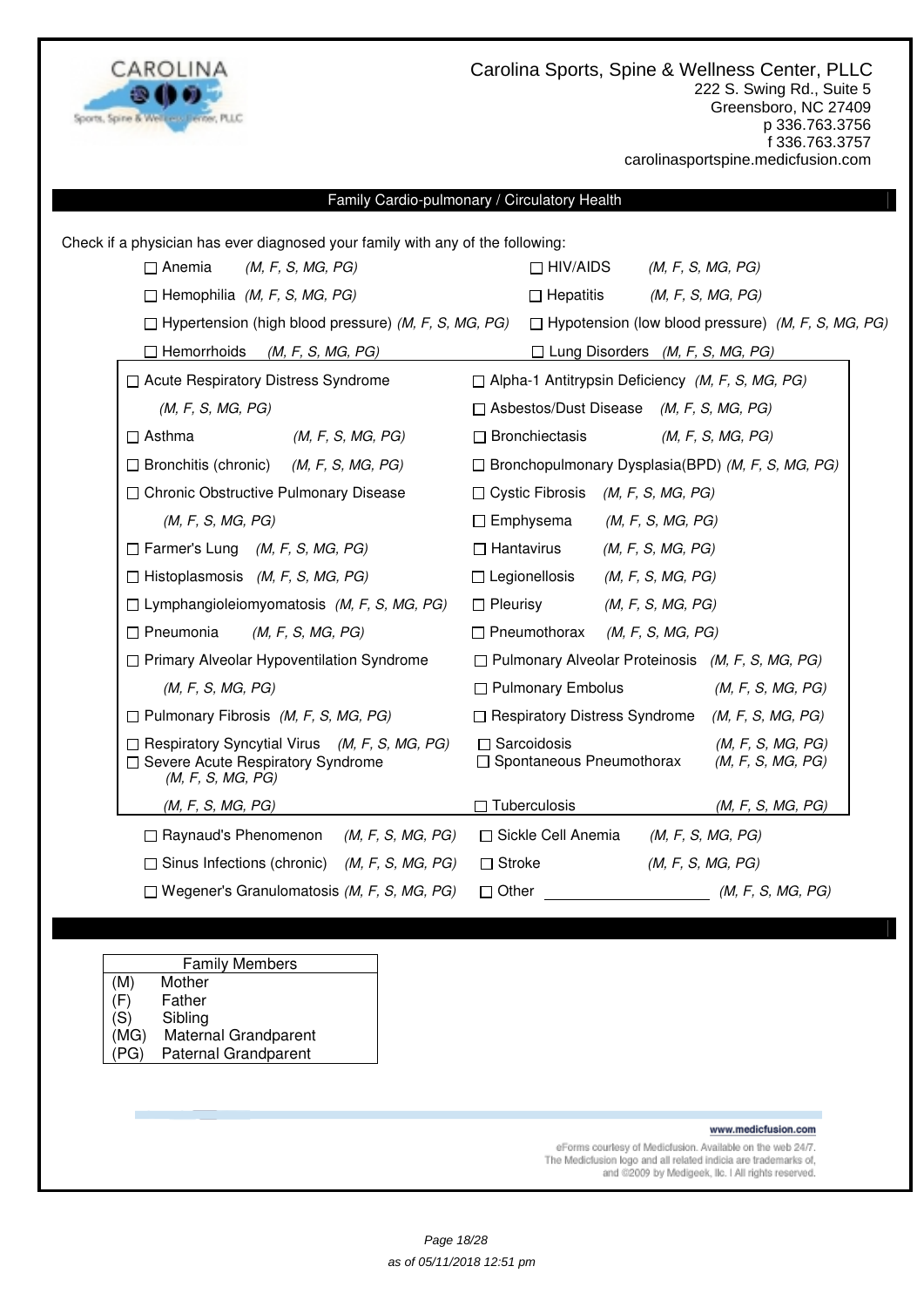

### Endocrine, Gastrointestinal and Neurologic Health

Check if a physician has ever diagnosed you with any of the following:

| □ Autoimmune Disorder                                       |                                                                                |  |  |
|-------------------------------------------------------------|--------------------------------------------------------------------------------|--|--|
| $\Box$ Dermatitis                                           | □ Churg-Strauss (Allergic Granulomatosis)                                      |  |  |
| □ Eosinophilic Fasciitis                                    | □ Dermatomyositis/Polymyositis<br>$\Box$ Interstitial Granulomatous Dermatitis |  |  |
| □ Goodpasture's Syndrome                                    |                                                                                |  |  |
| $\Box$ Lupus                                                | with Arthritis                                                                 |  |  |
| $\Box$ Lupus SLE                                            |                                                                                |  |  |
| $\Box$ Lupus DLE                                            |                                                                                |  |  |
| □ Lupus SCLE                                                |                                                                                |  |  |
| □ Anti-Phospholipid Antibody Syndrome (Lupus Anticoagulant) |                                                                                |  |  |
| □ Mixed Connective Tissue Disease                           | □ Relapsing Polychondritis                                                     |  |  |
| $\Box$ Rheumatoid Arthritis                                 | $\Box$ Sarcoidosis                                                             |  |  |
| □ Scleroderma                                               | □ Sjogren's Syndrome                                                           |  |  |
| □ Skin Immunofluorescence                                   | $\Box$ Vasculitis                                                              |  |  |
| □ Bladder Disease                                           | $\Box$ Candida                                                                 |  |  |
| □ Chicken Pox                                               | □ Chronic Fatigue Syndrome                                                     |  |  |
| □ Crohn's Disease                                           | $\Box$ Diabetes                                                                |  |  |
| $\Box$ Epilepsy                                             | $\Box$ Fibromyalgia                                                            |  |  |
| □ Gall Bladder Problems                                     | $\Box$ Headaches                                                               |  |  |
| □ Cluster Headaches                                         | □ Migraine Headaches                                                           |  |  |
| □ Sinus Headaches                                           | □ Stress-induced Headaches                                                     |  |  |
| □ Tension Headaches                                         |                                                                                |  |  |
| $\Box$ Incontinence                                         | □ Irritable Bowel Syndrome (IBS)                                               |  |  |
| □ Kidney Disease                                            | □ Liver Disease                                                                |  |  |
| $\Box$ Liver Problems                                       | $\square$ Measles                                                              |  |  |
| $\Box$ Mumps                                                | $\Box$ Seizures                                                                |  |  |
| $\Box$ Shingles                                             | □ Stomach Ulcers                                                               |  |  |
| □ Thyroid Dysfunction                                       | □ Urinary Tract Infection                                                      |  |  |
| $\Box$ Other                                                |                                                                                |  |  |

#### www.medicfusion.com

eForms courtesy of Medicfusion. Available on the web 24/7.<br>The Medicfusion logo and all related indicia are trademarks of, and @2009 by Medigeek, Ilc. I All rights reserved.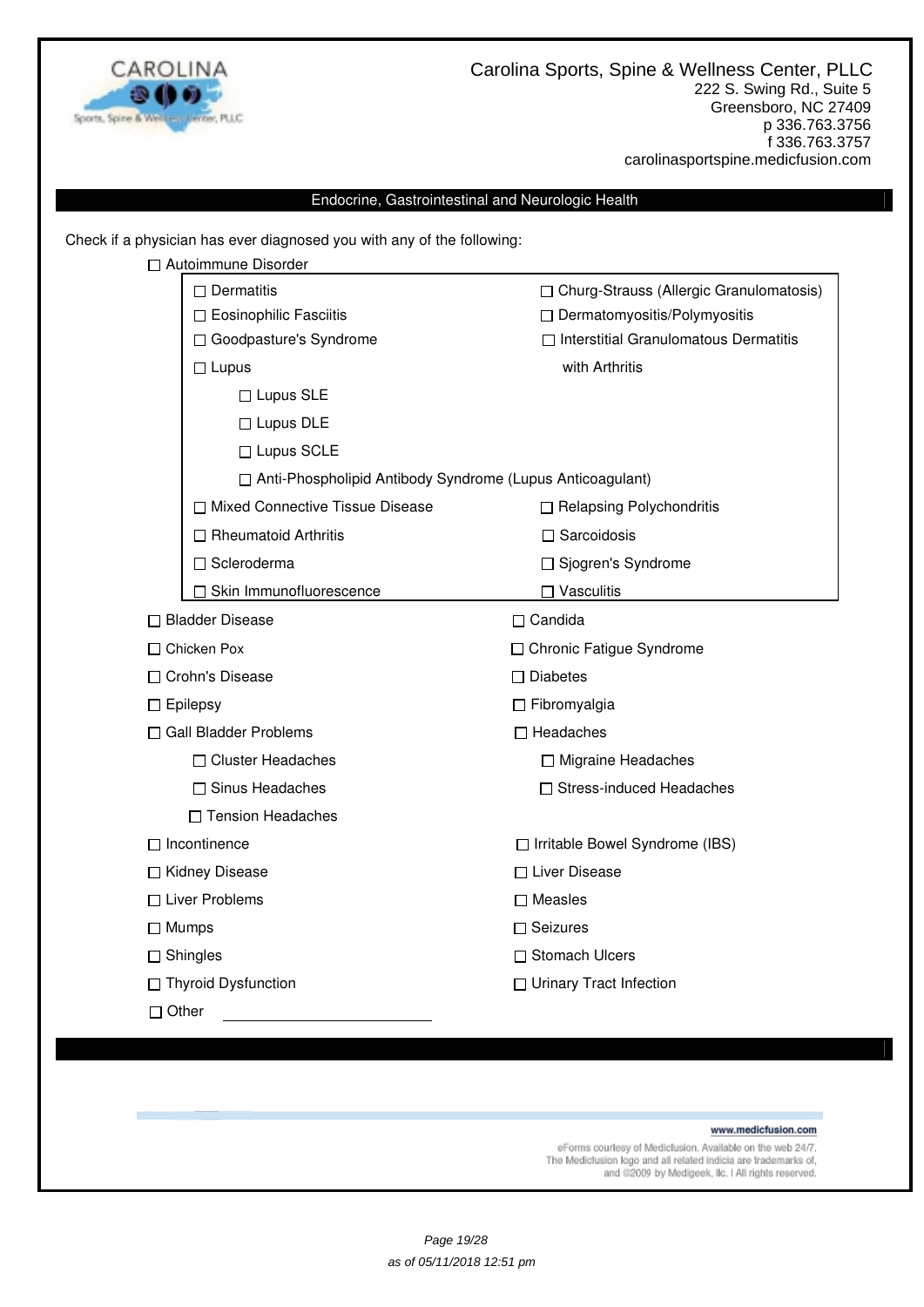

#### Emotional and Mental Health

| $\Box$ Anger Disorders<br>□ Anxiety Disorders<br>□ Attention Deficit Disorder with Hyperactivity (ADHD)<br>□ Asperger Syndrome<br>$\Box$ Autistic Disorder<br>□ Avoidant Personality Disorder (AvPD)<br>□ Bipolar Disorder<br>□ Borderline Personality Disorder<br>$\Box$ Child Behavior Disorders<br>□ Capgras Syndrome<br>□ Combat Disorders<br>□ Cyclothymic Disorder<br>$\Box$ Dependent Personality Disorder (DPD)<br>$\Box$ Depressive Disorders (depression)<br>$\Box$ Dissociative Disorders<br>$\Box$ Dysthymic Disorders (mood disorder)<br>$\Box$ Eating Disorders<br>□ Firesetting Behavior<br>$\Box$ Hypochondriasis (Somatoform Disorder)<br>□ Impulse Control Disorders<br>□ Kleine-Levin Syndrome<br>□ Multiple Personality Disorder<br>$\Box$ Kleptomania<br>□ Munchhausen Syndrome<br>□ Narcissistic Personality Disorder<br>$\Box$ Narcolepsy<br>□ Obsessive Compulsive Disorder (OCD)<br>$\Box$ Phobic Disorders (Phobias)<br>$\Box$ Psychotic Disorders<br>$\Box$ Restless Legs Syndrome<br>□ Schizophrenia<br>□ Seasonal Affective Disorder<br>□ Sexual or Gender Disorders<br>$\Box$ Sexual Dysfunctions (psychological, not physical)<br>$\Box$ Sleep Disorders<br>□ Post-traumatic Stress Syndrome<br>□ Suicidal Tendencies<br>□ Substance Abuse<br>$\Box$ Other | Check if a physician has ever diagnosed you with an emotional or mental condition. | Yes |
|-------------------------------------------------------------------------------------------------------------------------------------------------------------------------------------------------------------------------------------------------------------------------------------------------------------------------------------------------------------------------------------------------------------------------------------------------------------------------------------------------------------------------------------------------------------------------------------------------------------------------------------------------------------------------------------------------------------------------------------------------------------------------------------------------------------------------------------------------------------------------------------------------------------------------------------------------------------------------------------------------------------------------------------------------------------------------------------------------------------------------------------------------------------------------------------------------------------------------------------------------------------------------------------------|------------------------------------------------------------------------------------|-----|
|                                                                                                                                                                                                                                                                                                                                                                                                                                                                                                                                                                                                                                                                                                                                                                                                                                                                                                                                                                                                                                                                                                                                                                                                                                                                                           |                                                                                    |     |
|                                                                                                                                                                                                                                                                                                                                                                                                                                                                                                                                                                                                                                                                                                                                                                                                                                                                                                                                                                                                                                                                                                                                                                                                                                                                                           |                                                                                    |     |
|                                                                                                                                                                                                                                                                                                                                                                                                                                                                                                                                                                                                                                                                                                                                                                                                                                                                                                                                                                                                                                                                                                                                                                                                                                                                                           |                                                                                    |     |
|                                                                                                                                                                                                                                                                                                                                                                                                                                                                                                                                                                                                                                                                                                                                                                                                                                                                                                                                                                                                                                                                                                                                                                                                                                                                                           |                                                                                    |     |
|                                                                                                                                                                                                                                                                                                                                                                                                                                                                                                                                                                                                                                                                                                                                                                                                                                                                                                                                                                                                                                                                                                                                                                                                                                                                                           |                                                                                    |     |
|                                                                                                                                                                                                                                                                                                                                                                                                                                                                                                                                                                                                                                                                                                                                                                                                                                                                                                                                                                                                                                                                                                                                                                                                                                                                                           |                                                                                    |     |
|                                                                                                                                                                                                                                                                                                                                                                                                                                                                                                                                                                                                                                                                                                                                                                                                                                                                                                                                                                                                                                                                                                                                                                                                                                                                                           |                                                                                    |     |
|                                                                                                                                                                                                                                                                                                                                                                                                                                                                                                                                                                                                                                                                                                                                                                                                                                                                                                                                                                                                                                                                                                                                                                                                                                                                                           |                                                                                    |     |
|                                                                                                                                                                                                                                                                                                                                                                                                                                                                                                                                                                                                                                                                                                                                                                                                                                                                                                                                                                                                                                                                                                                                                                                                                                                                                           |                                                                                    |     |
|                                                                                                                                                                                                                                                                                                                                                                                                                                                                                                                                                                                                                                                                                                                                                                                                                                                                                                                                                                                                                                                                                                                                                                                                                                                                                           |                                                                                    |     |
|                                                                                                                                                                                                                                                                                                                                                                                                                                                                                                                                                                                                                                                                                                                                                                                                                                                                                                                                                                                                                                                                                                                                                                                                                                                                                           |                                                                                    |     |
|                                                                                                                                                                                                                                                                                                                                                                                                                                                                                                                                                                                                                                                                                                                                                                                                                                                                                                                                                                                                                                                                                                                                                                                                                                                                                           |                                                                                    |     |
|                                                                                                                                                                                                                                                                                                                                                                                                                                                                                                                                                                                                                                                                                                                                                                                                                                                                                                                                                                                                                                                                                                                                                                                                                                                                                           |                                                                                    |     |
|                                                                                                                                                                                                                                                                                                                                                                                                                                                                                                                                                                                                                                                                                                                                                                                                                                                                                                                                                                                                                                                                                                                                                                                                                                                                                           |                                                                                    |     |
|                                                                                                                                                                                                                                                                                                                                                                                                                                                                                                                                                                                                                                                                                                                                                                                                                                                                                                                                                                                                                                                                                                                                                                                                                                                                                           |                                                                                    |     |
|                                                                                                                                                                                                                                                                                                                                                                                                                                                                                                                                                                                                                                                                                                                                                                                                                                                                                                                                                                                                                                                                                                                                                                                                                                                                                           |                                                                                    |     |
|                                                                                                                                                                                                                                                                                                                                                                                                                                                                                                                                                                                                                                                                                                                                                                                                                                                                                                                                                                                                                                                                                                                                                                                                                                                                                           |                                                                                    |     |
|                                                                                                                                                                                                                                                                                                                                                                                                                                                                                                                                                                                                                                                                                                                                                                                                                                                                                                                                                                                                                                                                                                                                                                                                                                                                                           |                                                                                    |     |
|                                                                                                                                                                                                                                                                                                                                                                                                                                                                                                                                                                                                                                                                                                                                                                                                                                                                                                                                                                                                                                                                                                                                                                                                                                                                                           |                                                                                    |     |
|                                                                                                                                                                                                                                                                                                                                                                                                                                                                                                                                                                                                                                                                                                                                                                                                                                                                                                                                                                                                                                                                                                                                                                                                                                                                                           |                                                                                    |     |
|                                                                                                                                                                                                                                                                                                                                                                                                                                                                                                                                                                                                                                                                                                                                                                                                                                                                                                                                                                                                                                                                                                                                                                                                                                                                                           |                                                                                    |     |
|                                                                                                                                                                                                                                                                                                                                                                                                                                                                                                                                                                                                                                                                                                                                                                                                                                                                                                                                                                                                                                                                                                                                                                                                                                                                                           |                                                                                    |     |

www.medicfusion.com

eForms courtesy of Medicfusion. Available on the web 24/7.<br>The Medicfusion logo and all related indicia are trademarks of,<br>and @2009 by Medigeek, Ilc. I All rights reserved.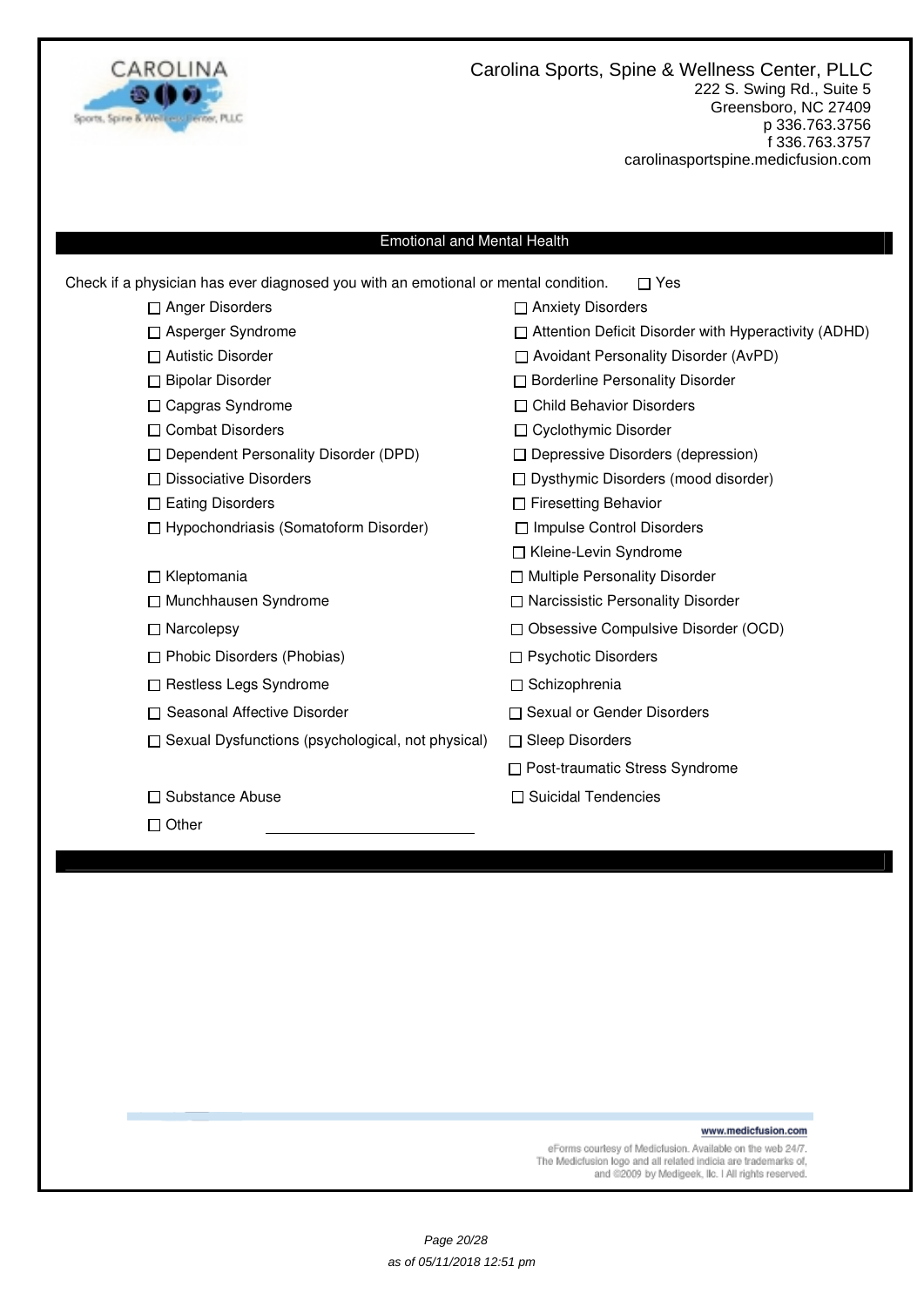

Check if a physician has ever diagnosed you with any of the following:

| $\Box$ Blindness            | □ Cataract                       |
|-----------------------------|----------------------------------|
| $\Box$ Cholesteatoma        | $\Box$ Deafness or Hearing Loss  |
| $\Box$ Ear ringing          | $\Box$ Eczema                    |
| $\Box$ Glaucoma             | $\Box$ Laryngitis (chronic)      |
| $\Box$ Macular Degeneration | $\Box$ Mumps                     |
| □ Meniere's Disease         | $\Box$ Nasal Polyps              |
| $\Box$ Perforated Eardrum   | $\Box$ Psoriasis                 |
| $\Box$ Rhinitis             | $\Box$ Sinusitis                 |
| $\Box$ Tinnitus             | $\Box$ Unusual Vision Impairment |
| $\Box$ Vertigo              | $\Box$ Other                     |
|                             |                                  |

www.medicfusion.com

eForms courtesy of Medicfusion. Available on the web 24/7.<br>The Medicfusion logo and all related indicia are trademarks of,<br>and @2009 by Medigeek, IIc. I All rights reserved.

Page 21/28 as of 05/11/2018 12:51 pm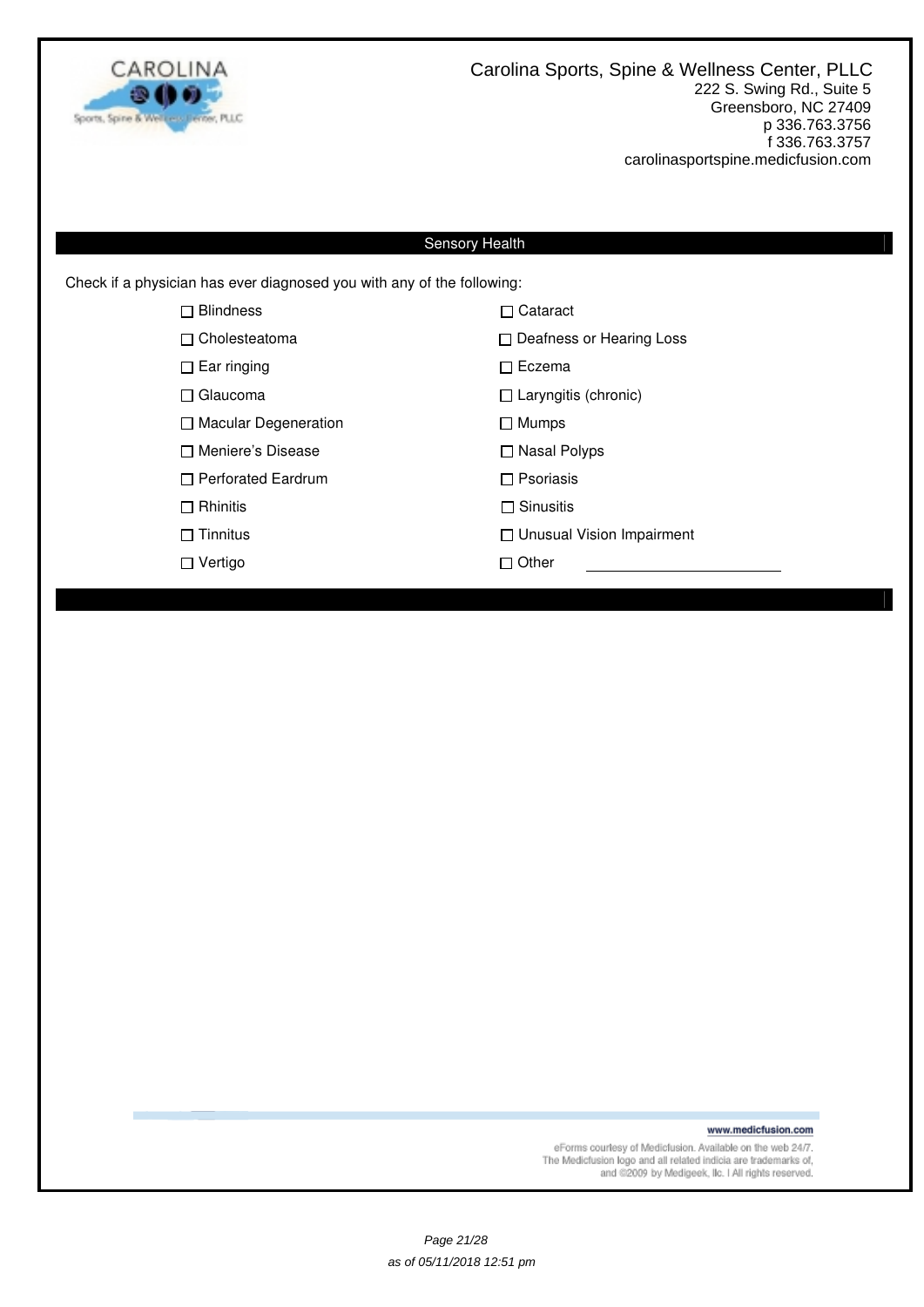

### Musculoskeletal Health

Check if a physician has ever diagnosed you with any of the following:

|                                                               | $\Box$ Arthritis                       |                                                        |
|---------------------------------------------------------------|----------------------------------------|--------------------------------------------------------|
|                                                               | □ Ankylosing Spondylitis               | $\Box$ Behets Disease                                  |
|                                                               | □ Carpal Tunnel Syndrome               | $\Box$ Diffuse Idiopathic Skeletal Hyperostosis (DISH) |
|                                                               | Ehlers-Danlos Syndrome (EDS)           | □ Felty's Syndrome                                     |
|                                                               | $\Box$ Fibromyalgia                    | $\Box$ Infectious Arthritis                            |
|                                                               | Mixed Connective Tissue Disease (MCTD) | $\Box$ Osteoarthritis                                  |
|                                                               |                                        | $\Box$ Osteoporosis                                    |
|                                                               | Paget's Disease                        | $\Box$ Polymyalgia Rheumatica                          |
|                                                               | □ Polymyositis and Dermatomyositis     | $\Box$ Pseudogout                                      |
|                                                               |                                        | $\Box$ Psoriatic Arthritis                             |
|                                                               | <b>Reactive Arthritis</b>              | □ Repetitive Stress Injury                             |
|                                                               | Rheumatoid Arthritis                   | □ Scleroderma                                          |
|                                                               | Sjogren's Syndrome                     | <b>Stills Disease</b>                                  |
| $\Box$ Gout                                                   |                                        | $\Box$ Herniated Disk                                  |
|                                                               | □ Lyme Disease                         | □ Multiple Sclerosis                                   |
|                                                               | $\Box$ Muscular Dystrophy              | $\Box$ Numbness or Tingling in feet                    |
| $\Box$ Numbness or Tingling in hands<br>□ Parkinson's Disease |                                        | $\Box$ Osteoporosis                                    |
|                                                               |                                        | □ Pinched Nerve                                        |
| $\Box$ Polio                                                  |                                        | $\Box$ Rheumatism                                      |
|                                                               | $\Box$ Sciatica                        | □ Temporomandibular Joint Syndrome (TMJ)               |
| $\Box$ Other                                                  |                                        |                                                        |

www.medicfusion.com

eForms courtesy of Medicfusion. Available on the web 24/7.<br>The Medicfusion logo and all related indicia are trademarks of, and @2009 by Medigeek, Ilc. I All rights reserved.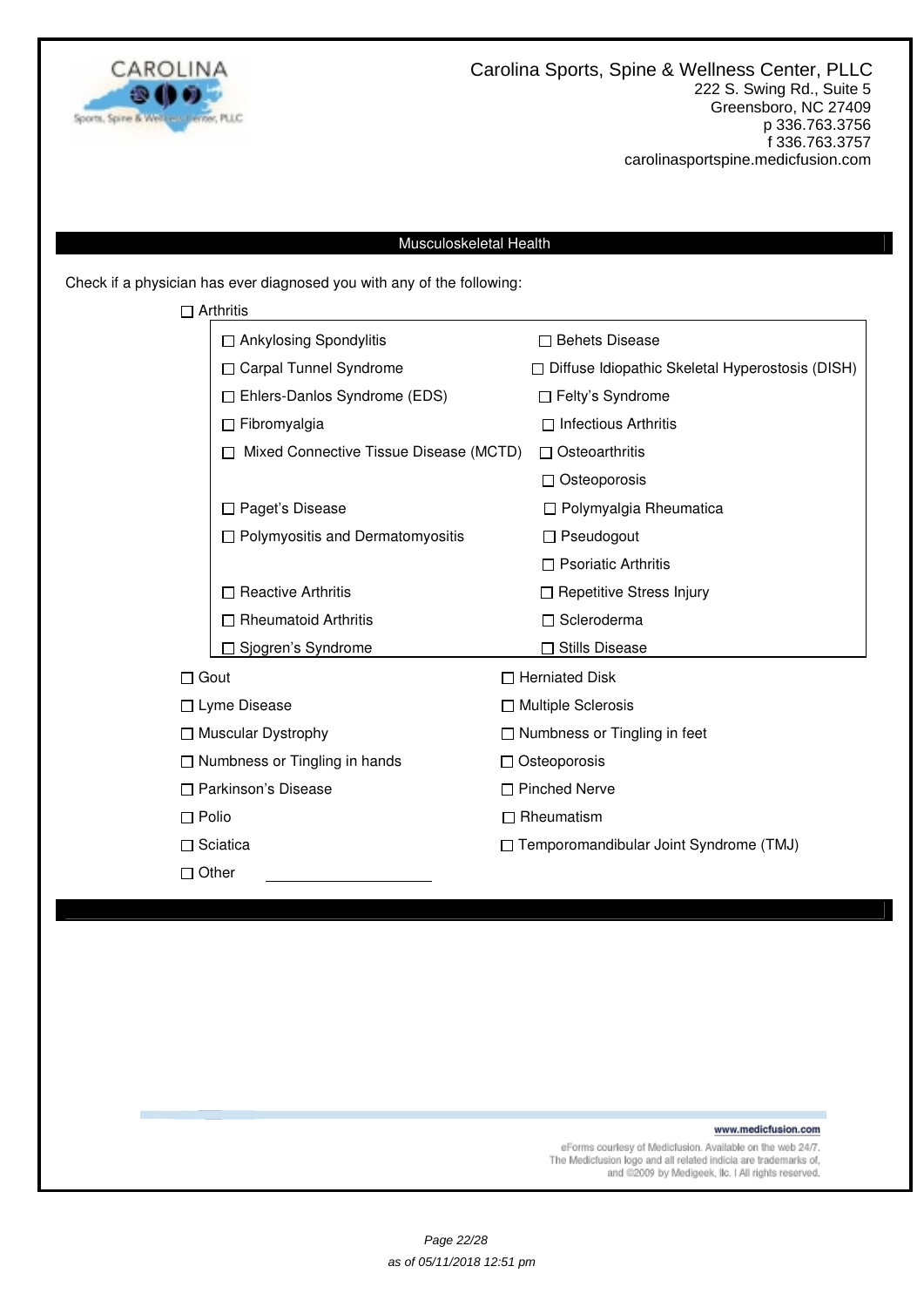

| Reproductive Health                                                                            |                                                                        |                             |                  |                             |  |
|------------------------------------------------------------------------------------------------|------------------------------------------------------------------------|-----------------------------|------------------|-----------------------------|--|
| Check if you have ever given birth.<br>$\Box$ Yes                                              |                                                                        |                             |                  |                             |  |
| How many births vaginally?                                                                     |                                                                        |                             |                  |                             |  |
| How many births by C-section?                                                                  |                                                                        |                             |                  |                             |  |
|                                                                                                | Check if a physician has ever diagnosed you with any of the following: |                             |                  |                             |  |
| $\Box$ Chlamydia                                                                               | $\Box$ Dysplasia                                                       | $\Box$ Erectile Dysfunction |                  | $\Box$ Genital Herpes       |  |
| $\Box$ Gonorrhea                                                                               | $\Box$ Human Papillomavirus (HPV)                                      |                             | $\Box$ Impotency | $\Box$ Syphilis             |  |
| $\Box$ Infertility<br>$\Box$ Cystitis                                                          |                                                                        | $\Box$ Menopause            |                  | $\Box$ Prostate Enlargement |  |
| $\Box$ Testicular Dysfunction $\Box$ Uterine Fibroid $\Box$ Vaginal Yeast Infections (chronic) |                                                                        |                             |                  | $\Box$ Other                |  |
|                                                                                                |                                                                        |                             |                  |                             |  |

www.medicfusion.com

eForms courtesy of Medicfusion. Available on the web 24/7.<br>The Medicfusion logo and all related indicia are trademarks of,<br>and @2009 by Medigeek, IIc. I All rights reserved.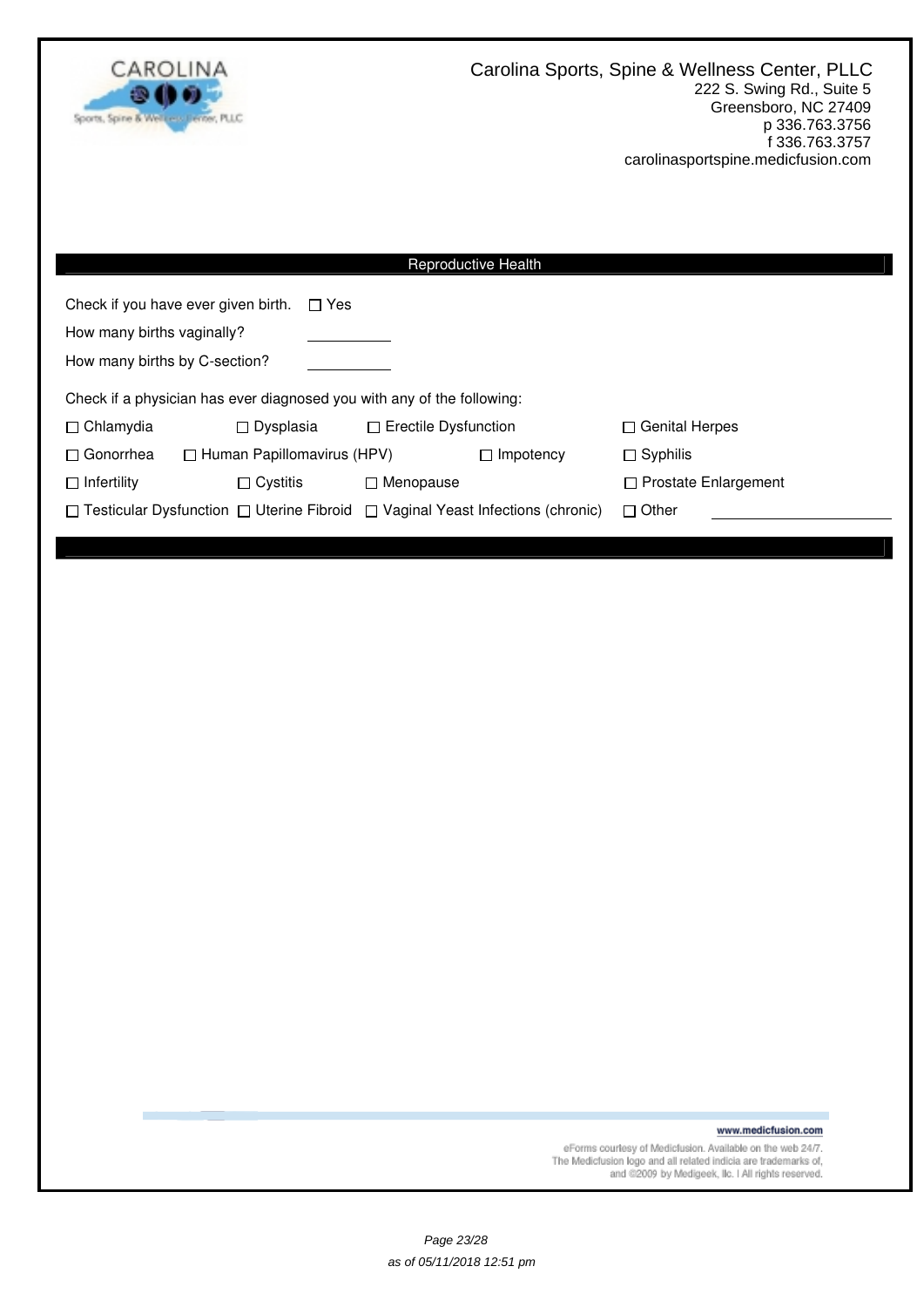

# **New Case Questionnaire - Injury / Complaint Short Form**

# **CHIEF COMPLAINT**

| Your current concern(s):                                                                     |                        |               |                                             |                    |
|----------------------------------------------------------------------------------------------|------------------------|---------------|---------------------------------------------|--------------------|
| Headaches                                                                                    | Neck pain              | Low back pain | Mid back pain                               | Shoulder pain      |
| Elbow pain                                                                                   | Hip pain               | Knee pain     | Other                                       |                    |
| Other concern(s):                                                                            |                        |               |                                             |                    |
| When did your symptoms begin? If<br>unknown please estimate:                                 |                        |               |                                             |                    |
| [Female Patients] Are you pregnant?                                                          | Yes                    | No            |                                             |                    |
| If yes, estimate your due date:                                                              |                        |               | If no, date of most recent menstrual cycle: |                    |
| Which word best describes the frequency of your symptoms:                                    |                        |               |                                             |                    |
| Occasional (0-25%)                                                                           | Intermittent (26-50%)  |               | Frequent (51-75%                            | Constant (75-100%) |
| Which phrases best describe changes in your symptoms during the day? (select all that apply) |                        |               |                                             |                    |
| Worse in the morning                                                                         | Worse in the afternoon |               | Worse at night                              |                    |
| Changes with the weather                                                                     | Does not change        |               |                                             |                    |
| What helps to relieve your symptoms? (select all that apply)                                 |                        |               |                                             |                    |
| Ice                                                                                          | Heat                   | Medication    | Physical therapy                            |                    |
| Acupuncture                                                                                  | Massage                | Nothing       | Other                                       |                    |
| Other relief:                                                                                |                        |               |                                             |                    |
| What activities are limited by your symptoms? (select all that apply)                        |                        |               |                                             |                    |
| Bending                                                                                      | Bowel movement         | Coughing      | Daily routine                               |                    |
| Driving                                                                                      | Getting up             | Lifting       | Lying down                                  |                    |
| Pulling                                                                                      | Pushing                | Reading       | Sitting                                     |                    |
| Sleeping                                                                                     | Sneezing               | Standing      | Turning head                                |                    |
| Urination                                                                                    | Walking                | Working       | Other                                       |                    |
| Other activities:                                                                            |                        |               |                                             |                    |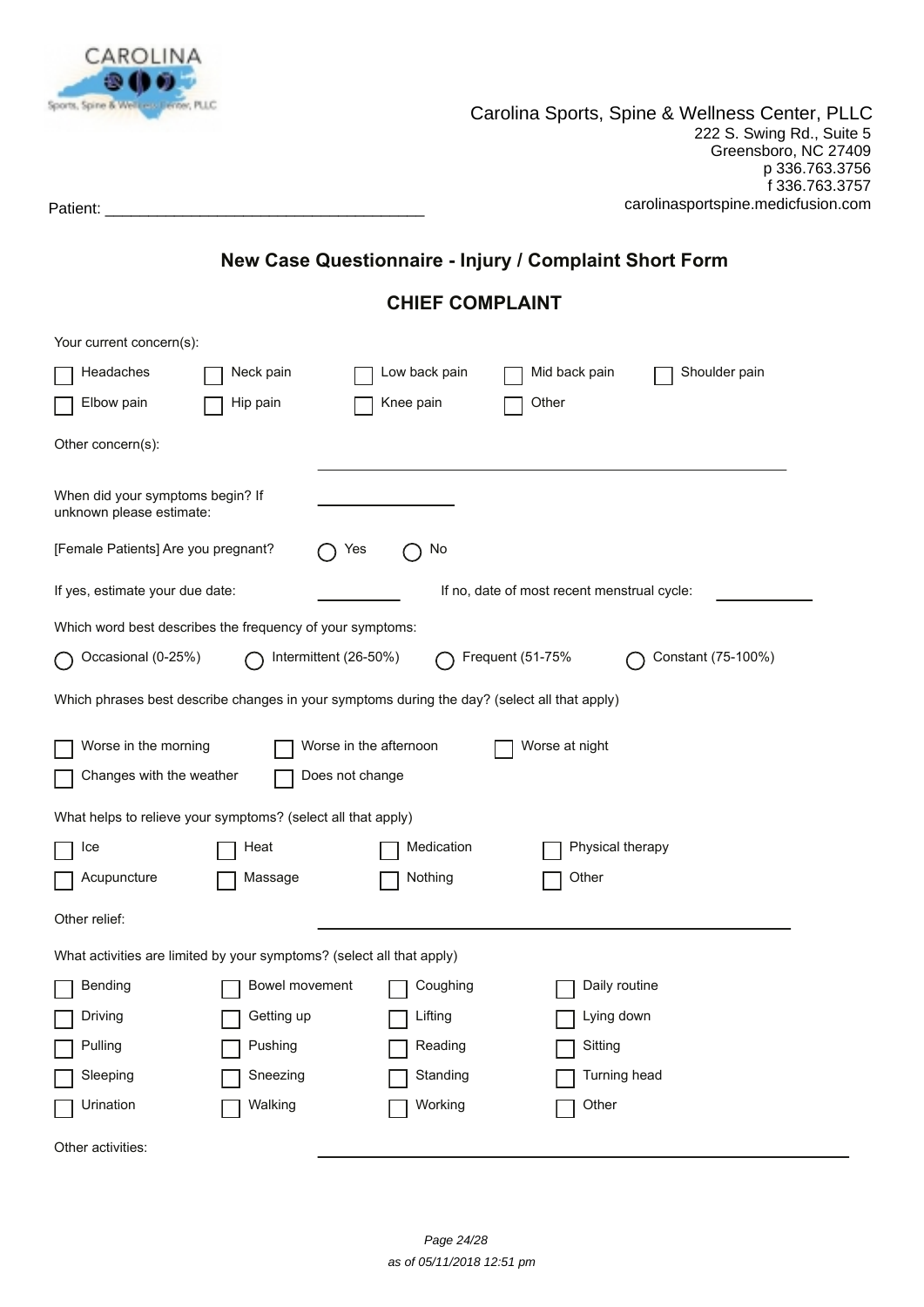| Approximate date of your most recent Physical Exam:                         | Approximate date of your most recent Spinal x-ray:   |  |  |  |
|-----------------------------------------------------------------------------|------------------------------------------------------|--|--|--|
| Approximate date of your most recent MRI:                                   | Approximate date of your most recent CT scan:        |  |  |  |
| Approximate date of your most other scans:                                  | Approximate date of your most recent Dental x-rays:  |  |  |  |
| Other scans description:                                                    |                                                      |  |  |  |
|                                                                             | <b>PRIOR TREATMENT</b>                               |  |  |  |
| Have you tried other medical treatments<br>Yes<br>for this condition?       | No                                                   |  |  |  |
| Specify treatment provider:                                                 |                                                      |  |  |  |
| Hospital or Urgent care<br>Medical Physician                                | Chiropractor<br>Massage Therapist                    |  |  |  |
| <b>Physical Therapist</b><br>Acupuncturist                                  | Other                                                |  |  |  |
| Other treatment provider:                                                   |                                                      |  |  |  |
| Start date of prior treatment:                                              | End date of prior treatment:                         |  |  |  |
| This office requires a copy of the medical report detailing your treatment: |                                                      |  |  |  |
| I will provide a copy                                                       | i will fax it                                        |  |  |  |
| will e-mail it                                                              | I authorize my former facility to release my records |  |  |  |
| <b>Physician Information:</b>                                               |                                                      |  |  |  |
| Name of Physician:                                                          |                                                      |  |  |  |
| Name of facility:                                                           |                                                      |  |  |  |
| Address:                                                                    |                                                      |  |  |  |
| City                                                                        |                                                      |  |  |  |
| State                                                                       | Zip                                                  |  |  |  |
| <b>Phone Number</b>                                                         |                                                      |  |  |  |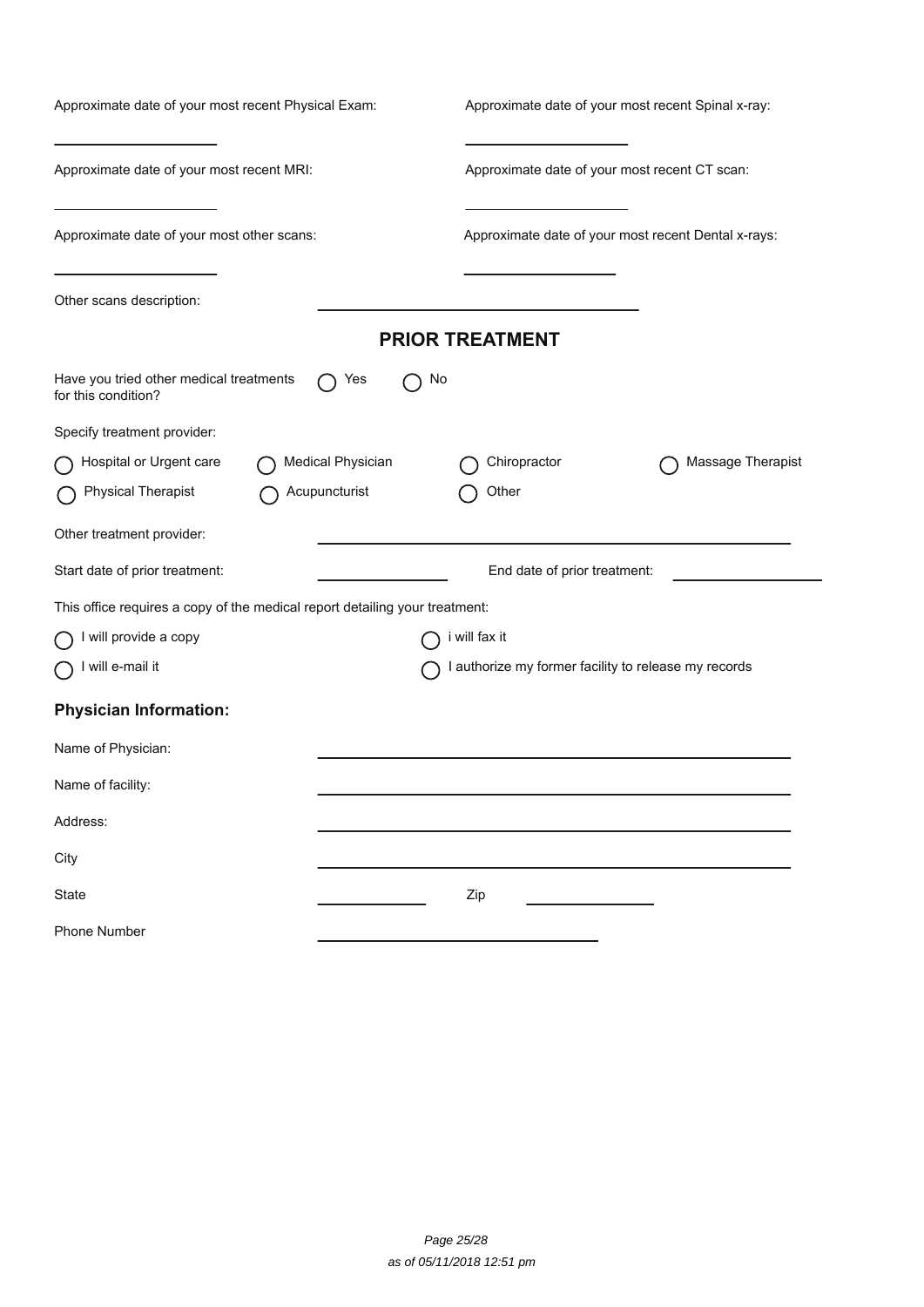# **ACCIDENT DETAILS**

| <b>ACCIDENT DETAILS</b>                          |           |      |                                                   |    |  |  |  |
|--------------------------------------------------|-----------|------|---------------------------------------------------|----|--|--|--|
| Are your symptoms a result of an<br>accident?    | Yes<br>No |      | Date of accident? If unknown,<br>please estimate; |    |  |  |  |
| In what State did the accident happen?           |           |      |                                                   |    |  |  |  |
| What type of accident did you have?              | Other     |      |                                                   |    |  |  |  |
| Other accident information                       |           |      |                                                   |    |  |  |  |
| Have you taken time of work as a<br>result?      | Yes<br>No |      | Are you still off work?<br>Yes                    | No |  |  |  |
| Beginning date                                   |           |      | Ending date                                       |    |  |  |  |
| Were you compensated for time lost<br>from work? | Yes       | No   |                                                   |    |  |  |  |
| <b>ACCIDENT PARTIES</b>                          |           |      |                                                   |    |  |  |  |
| Is there an attorney handling your case?         | Yes       | No   |                                                   |    |  |  |  |
| <b>Attorney information:</b>                     |           |      |                                                   |    |  |  |  |
| Attorney name:                                   |           |      |                                                   |    |  |  |  |
| Firm name:                                       |           |      |                                                   |    |  |  |  |
| Address:                                         |           |      |                                                   |    |  |  |  |
| City:                                            |           |      |                                                   |    |  |  |  |
| State:                                           |           | Zip: |                                                   |    |  |  |  |
| Phone number:                                    |           |      | Fax number:                                       |    |  |  |  |
| Email address:                                   |           |      |                                                   |    |  |  |  |
| Other financially involved party:                | Yes       | No   | Unknown                                           |    |  |  |  |
| Other financially involved party information:    |           |      |                                                   |    |  |  |  |
| Name:                                            |           |      |                                                   |    |  |  |  |
| Address:                                         |           |      |                                                   |    |  |  |  |
| City:                                            |           |      |                                                   |    |  |  |  |
| State:                                           |           |      | Zip:                                              |    |  |  |  |
| Phone number:                                    |           |      |                                                   |    |  |  |  |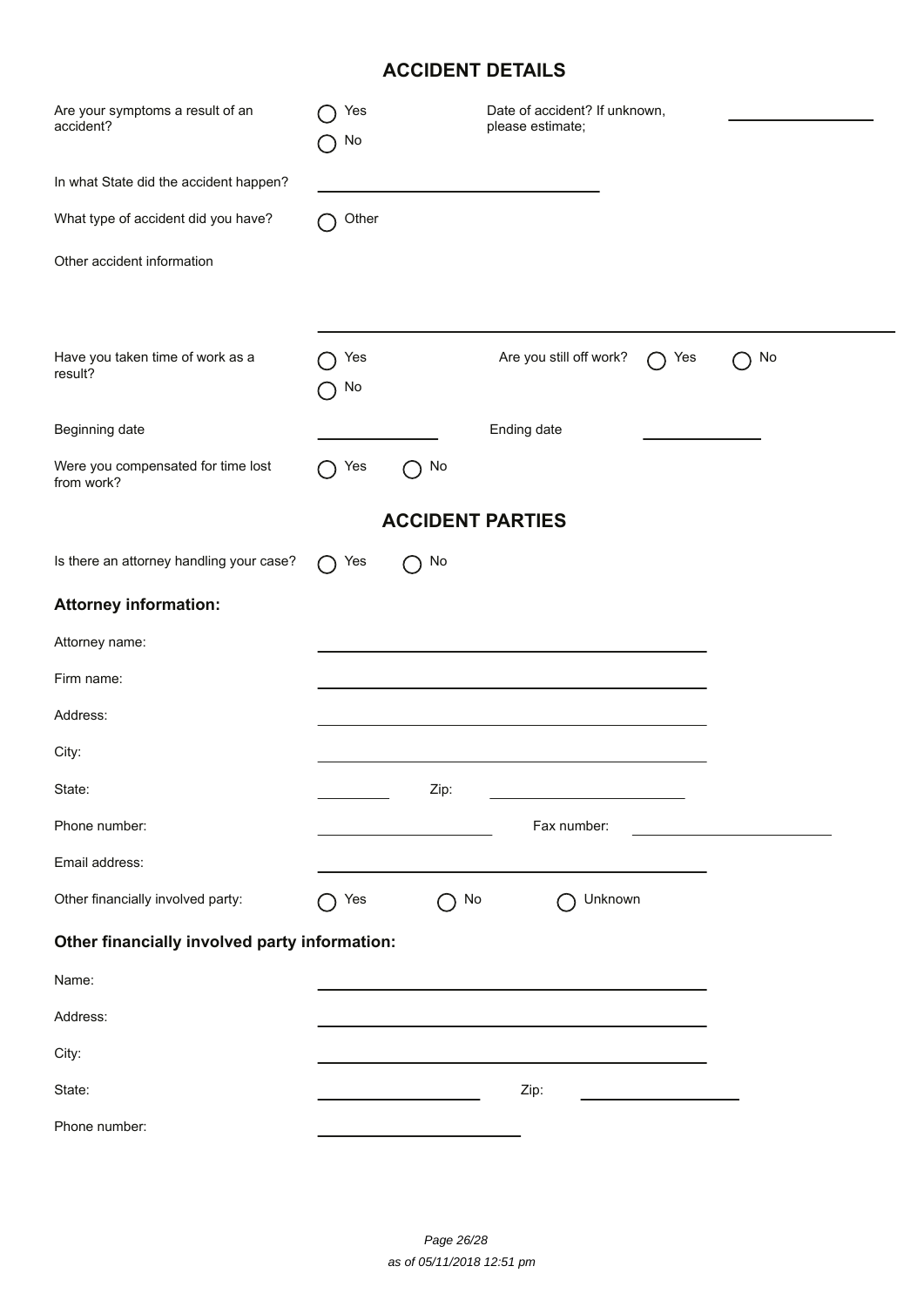| Other insurance party:            | Yes | No | Unknown |
|-----------------------------------|-----|----|---------|
| Other insurance party information |     |    |         |
| Contact name:                     |     |    |         |
| Company name:                     |     |    |         |
| Address:                          |     |    |         |
| City:                             |     |    |         |
| State:                            |     |    | Zip:    |
| Phone number:                     |     |    |         |
| Fax number:                       |     |    |         |
| Email address:                    |     |    |         |
| Claim number:                     |     |    |         |